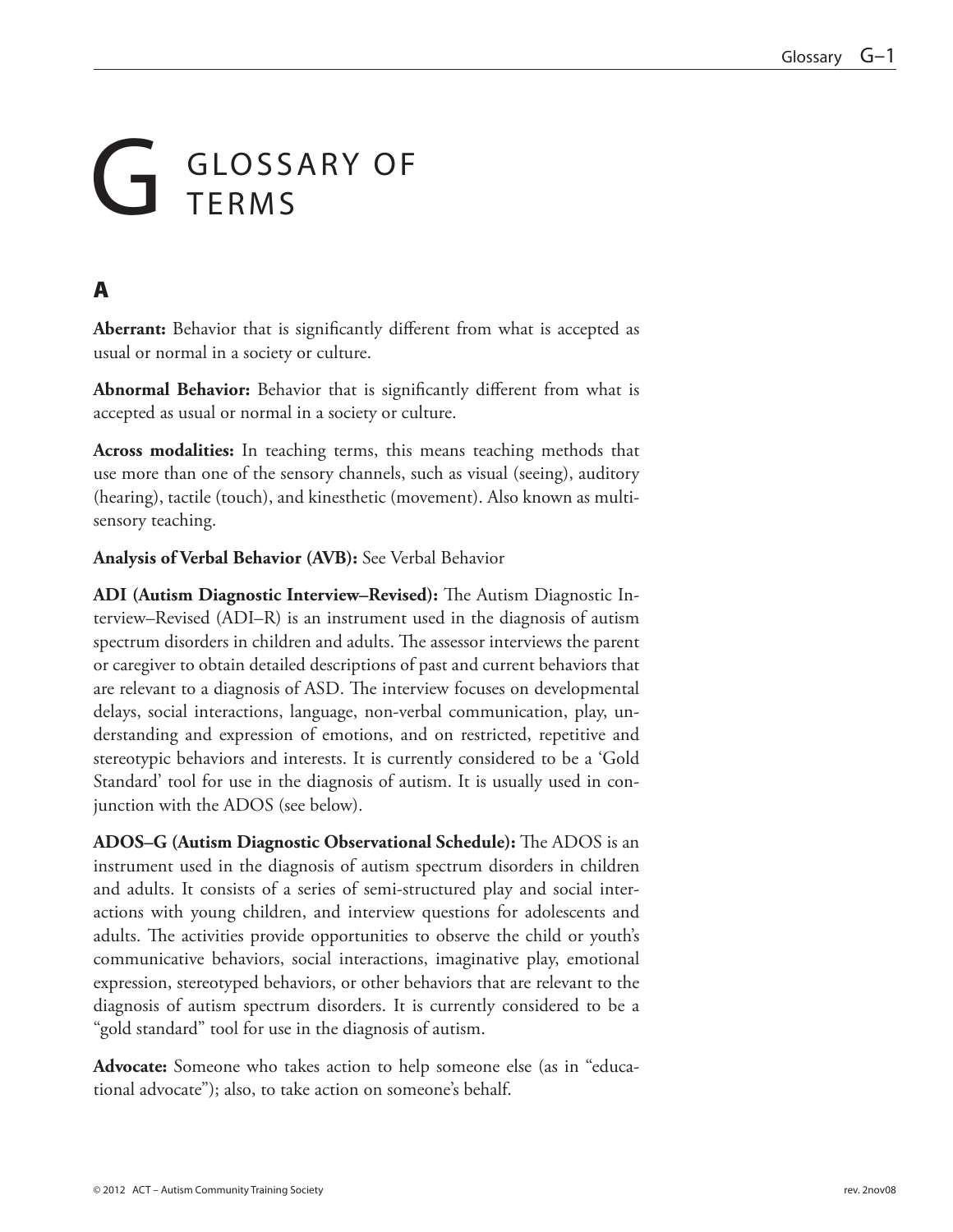**Alert Program:** A specific program that is used to help teach self-regulation awareness. The program supports children, teachers, parents and therapists to choose appropriate strategies to change or maintain states of alertness. This program is described more fully in a book called *How Does Your Engine Run? A Leader's Guide to the Alert Program for Self-Regulation* (Williams & Shellenberger, 1996).

**Angelman Syndrome:** "A rare genetic disorder that causes severe learning difficulties. The children show characteristics such as: happy appearance (smiles and laughs a lot), hand flapping, excitable personality, balance problems, short attention span, developmental delay, and speech impairment with better receptive language skills. The incidence is believed to be 1 in 25,000 children." (Canadian Autism Intervention Research Network, [www.](www.cairn-ite.com/glossary/glossary.html) [cairn-ite.com/glossary/glossary.html\)](www.cairn-ite.com/glossary/glossary.html)

**Antipsychotic Drugs:** Drugs that help counteract or reverse psychosis, a disturbance in thought processing and behavior leading to a loss of contact with reality.

**Anxiety:** a cluster of negative emotions such as apprehension, fear and worry that can occur with physical responses like chest pain, stomach pains or shortness of breath.

**Aphasia:** The complete or partial loss of ability to use or understand language as a result of brain damage.

**Applied Behavioral Analysis (ABA):** Applied Behavior Analysis is a scientific discipline that is concerned with applying scientific principles of learning and behavior to socially important problems. It emphasizes careful measurement of observed behavior, and analysis of behavior in terms of its relationship to events in the environment that immediately precede or follow the behavior.

An Applied Behavior Analysis program establishes behavioral objectives or goals, breaks complex behaviors down into their functional parts, sets objective ways of measuring the relevant behaviors, implements teaching or behavior change procedures based on behavioral principles, and then evaluates the results through careful experimentation. ABA teaching methods are very systematic and precise.

Applied Behavior Analysis is a very broad field, and ABA principles and methods have been used for everything from developing language skills in children to teaching leadership skills to executives, and from eliminating selfinjurious behavior to reducing littering. Applied Behavior Analysis methods are known to be effective in treating autism, and are used to promote the child's optimal development in all domains including motor skills, self-care,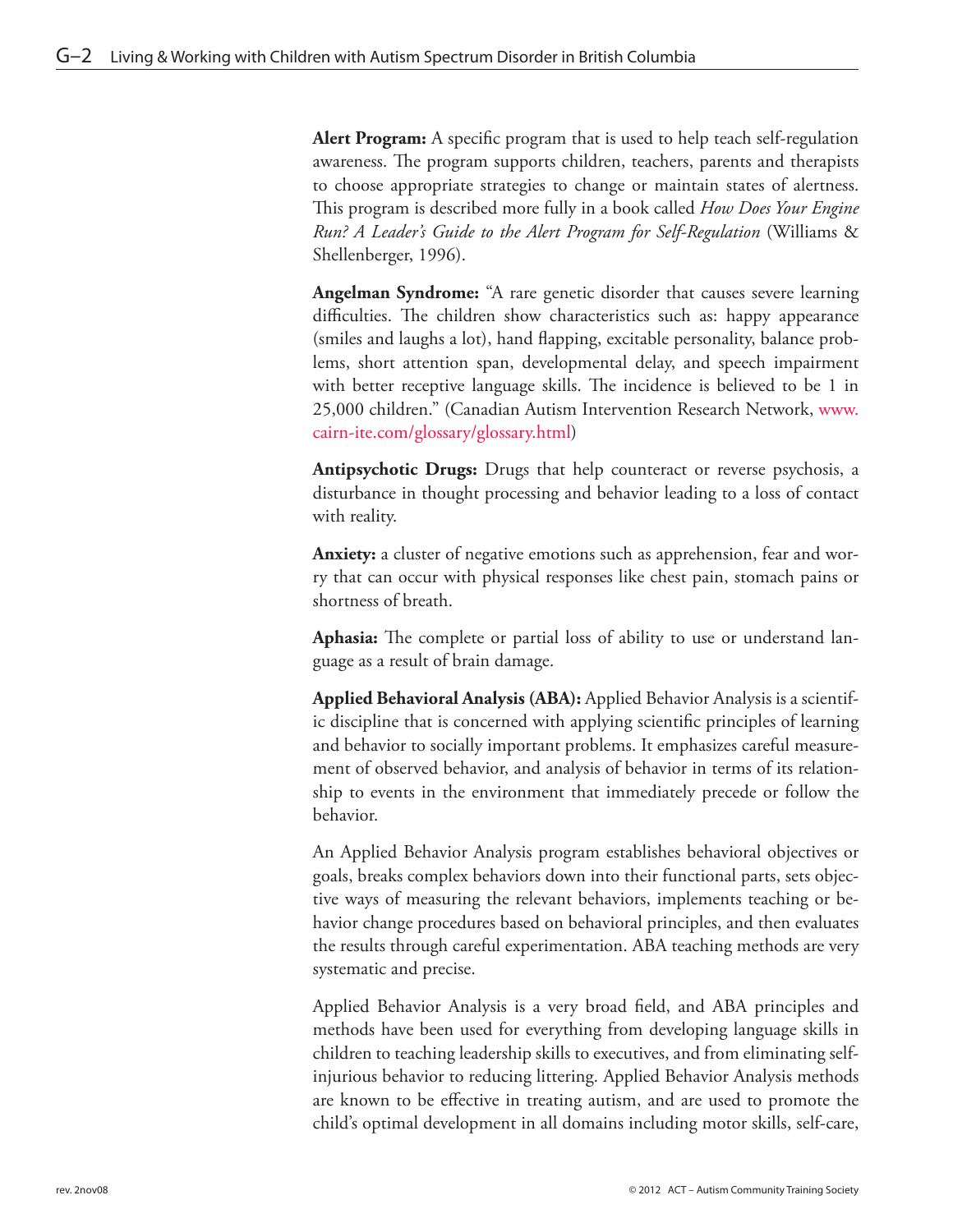language and communication, play and social skills, pre-academic and academic skills, and vocational and independence skills. Communication and social skills are given special emphasis. ABA techniques are also used to reduce challenging behaviors.

Some methods used in autism treatment which are based on ABA principles include: Discrete Trial Teaching, Precision Teaching, Programmed Instruction, Pivotal Response Training, Verbal Behavior approaches, Fluency Training, Incidental Teaching, and Positive Behavioral Support. (Dr. David Batstone, Queen Alexandra Centre, Vancouver Island Health Authority)

**Apraxia:** A neurological disorder where a person loses the ability to move in a way they want despite the fact that there is no loss of muscular power, coordination or sensation. Apraxia may be specific to speech.

**Asperger Syndrome (AS):** A developmental disorder on the autism spectrum. People with AS have average or above average intelligence and had no significant delay in early language development. People with Asperger Syndrome have difficulty with social understanding, and their patterns of behavior are often inflexible. They commonly have a very narrow range of interests with intense preoccupations in these interests. Many people with AS have challenges with motor planning and motor skills.

**Assessment:** An organized process of gathering of information about a child's needs, abilities, and behaviors in order to determine a diagnosis or to address an identified problem or question. This process may include the use of formal tests, interviews, direct observation, and review of medical or other background information. The assessment results are used to plan appropriate treatment, education, or support services.

**Assistive Technology:** Assistive Technology includes any item or piece of equipment used to maintain, increase or improve the functional capabilities of individuals with disabilities.

**Attention:** The mental process of selectively concentrating on one thing while ignoring other things.

**Attention deficit hyperactivity disorder (ADHD):** A neurological condition with specific chronic core symptoms including distractibility, disorganized thinking, poor impulse control, mood shifts, forgetfulness and hyperactivity. These symptoms vary in different situations and at different times. Common secondary symptoms include perceptual and emotional immaturity, poor social skills, disruptive behaviors and academic problems. ADHD is believed to affect 3–5% of the population.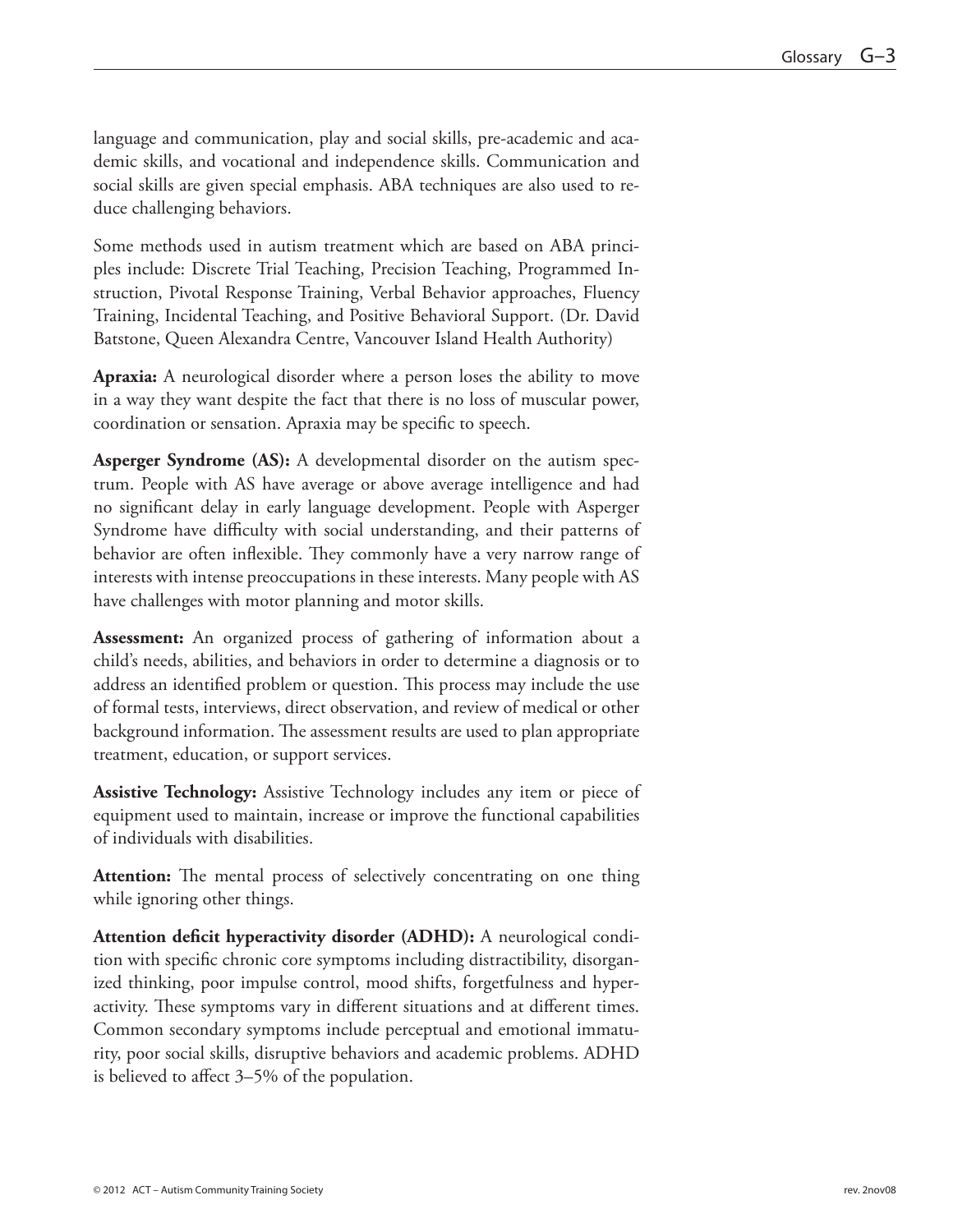**Atypical autism:** A term used in the International Statistical Classification of Diseases and Related Heath Problems – Tenth Revision (ICD -10) to describe a condition that differs from autism in terms of either age of onset (an Autistic Disorder diagnosis requires that symptoms are apparent before the age of three) or failure to meet the criteria for autism in all three areas: reciprocal social interaction, verbal and non-verbal communication, and stereotyped behaviors or restricted interests. In the Diagnostic and Statistical Manual of Mental Disorders – Fourth Edition (DSM IV) it is called Pervasive Developmental Disorder – Not Otherwise Specified (PDD NOS).

**Auditory Processing Disorder:** Auditory processing is a term used to describe the brain processes involved in recognizing and interpreting sounds. An auditory processing disorder is impairment in the ability to process or interpret information that is heard. This is not just a problem in understanding words and language, but also in interpreting other sounds in the environment.

**Auditory Integration Training (AIT):** "AIT is an intervention in which the service provider identifies sounds to which the participant is believed to be over- or under-sensitive. Then music with selected high and low frequencies is presented via headphones to the participant. Certain frequencies, such as those to which the participant is over- or under-sensitive, may be completely or partially filtered from the music. In Auditory Processing Training, speech sounds are dilated or expanded (i.e., presented more slowly than in typical speech), and then compressed as the student progresses. Examples: Tomatis method, Berard Method, Earobics, FastForward. The 2002 American Speech and Hearing Association Work Group on AIT, after reviewing empirical research in the area to date, conclude that AIT has not met scientific standards for efficacy that would justify its practice by audiologists and speech-language pathologists." (Association for Science in Autism Treatment, [www.asatonline.org/resources/autismtreatments.htm#auditory\)](www.asatonline.org/resources/autismtreatments.htm#auditory)

**Augmentative communication:** "Refers to methods of communication to either enhance or replace conventional forms of communication (spoken language). Individuals with significant impairment in communication skills may rely on augmentative communication systems to express their needs, wants, and feelings. There are a variety of augmentative communication systems that are available including gestures, sign language, picture exchange (such as PECS), pointing to pictures, and electronic devices that include voice output. Each system has unique advantages and disadvantages so the ultimate choice of a system should be predicated on a complete evaluation. Such an evaluation should consider the individual's existing skills, his/her communication needs, and the skills needed to interact with others." (Association for Science in Autism Treatment, [www.asatonline.org/resources/](www.asatonline.org/resources/autismtreatments.htm#augmentative) [autismtreatments.htm#augmentative](www.asatonline.org/resources/autismtreatments.htm#augmentative)).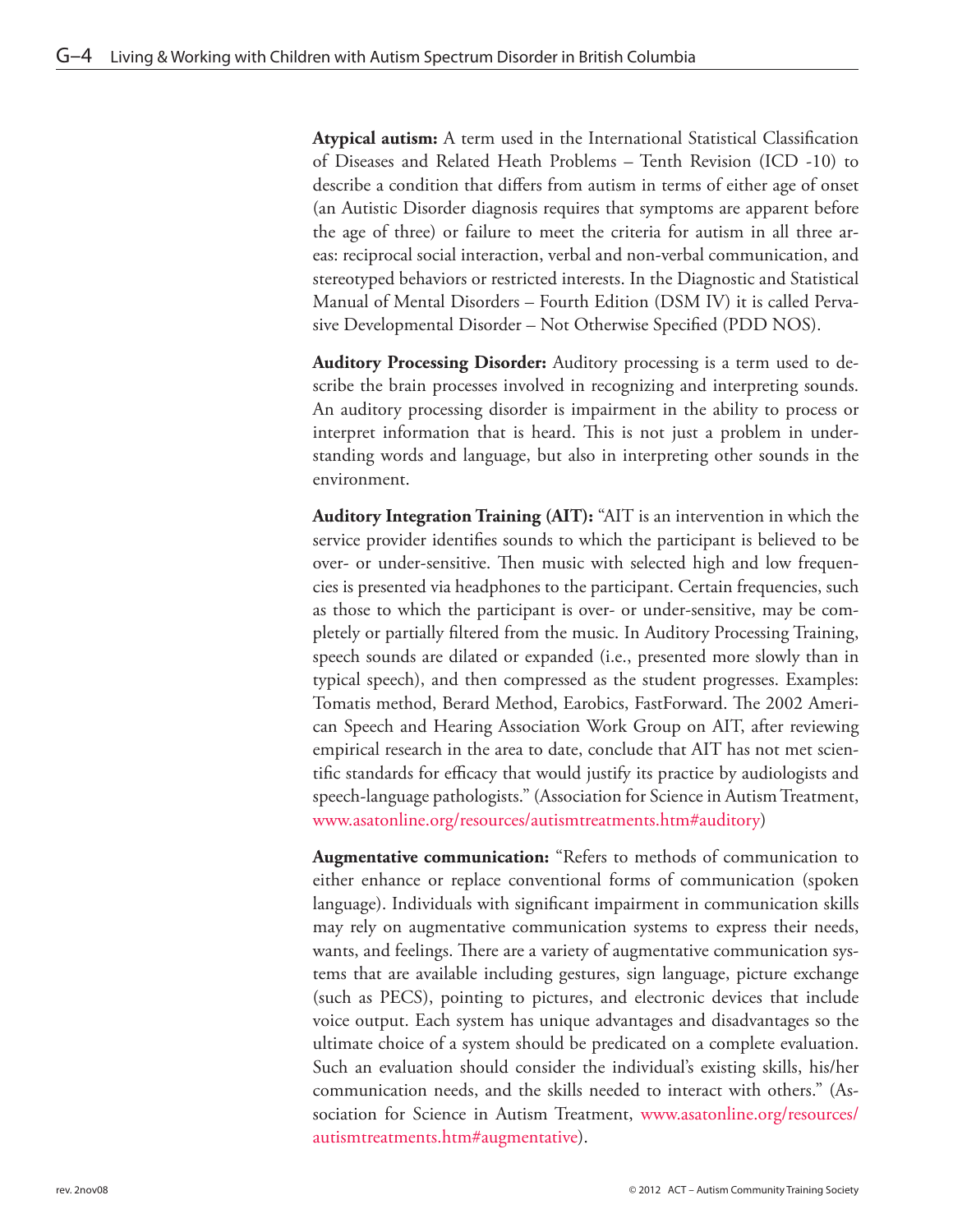**Autistic Disorder (also called autism):** "A neurological and developmental disorder that usually appears during the first three years of life. A child with autism appears to live in his/her own world, showing little interest in others, and a lack of social awareness. The focus of an autistic child is a consistent routine and includes an interest in repeating odd and peculiar behaviors. Autistic children often have problems in communication, avoid eye contact, and show limited attachment to others." (Yale Medical Group, [www.ymghealthinfo.org/content.asp?pageid=P02566\)](www.ymghealthinfo.org/content.asp?pageid=P02566).

**Autism Behavior Checklist (ABC):** A screening test for autism that is completed by a parent or a teacher. Screening is used prior to a full and detailed diagnostic assessment. This screening instrument is primarily used for the school aged population with severe disabilities. For more information about screening tools, see [www.health.state.ny.us/community/infants\\_children/](www.health.state.ny.us/community/infants_children/early_intervention/autism/screenin.htm) [early\\_intervention/autism/screenin.htm.](www.health.state.ny.us/community/infants_children/early_intervention/autism/screenin.htm)

**Autism Observation Scale for Infants (AOSI):** A testing instrument developed in Canada used to measure the autism-related behaviors in infants to assess an infant/toddler's risk of later developing autism. For more information see the Canadian Autism Intervention Research Network article, [www.cairn-site.com/print/diag03\\_print.html.](www.cairn-site.com/print/diag03_print.html)

**Autistic savant:** An individual with autism who displays an exceptional skill in some limited field (e.g., music, math). For more information and examples, see<www.wisconsinmedicalsociety.org/savant/whatsnew.cfm>.

**Autism Spectrum Disorder (ASD):** Autism is often referred to as a "spectrum disorder," meaning that the symptoms and characteristics of autism can present themselves in a variety of combinations, ranging from mild to severe. The Autistic Spectrum includes Autistic Disorder (AD), Asperger Syndrome, (AS), and Pervasive Developmental Disorder—Not Otherwise Specified (PDD-NOS). Childhood Disintegrative Disorder and Retts Disorder are not usually considered part of the Autistic Spectrum, although they are grouped with them in the Diagnostic and Statistical Manual of the American Psychiatric Association (DSM-IV).

**Aversives:** In non-technical terms, an "aversive" is an unpleasant event or object that a person will actively seek to avoid. Aversive consequences are known as "punishers" when they are given as a consequence of a behavior and this results in the behavior occurring less frequently. The term "punisher" is a technical term used in behavioral therapy and does not imply the use of physical aversives such as hitting, slapping, spanking, or pinching." Mild verbal disapproval or withholding a desired object or activity might also function as "punishers" for young children. The use of physical aversives is not recommended or appropriate as a part of a behavioral intervention program,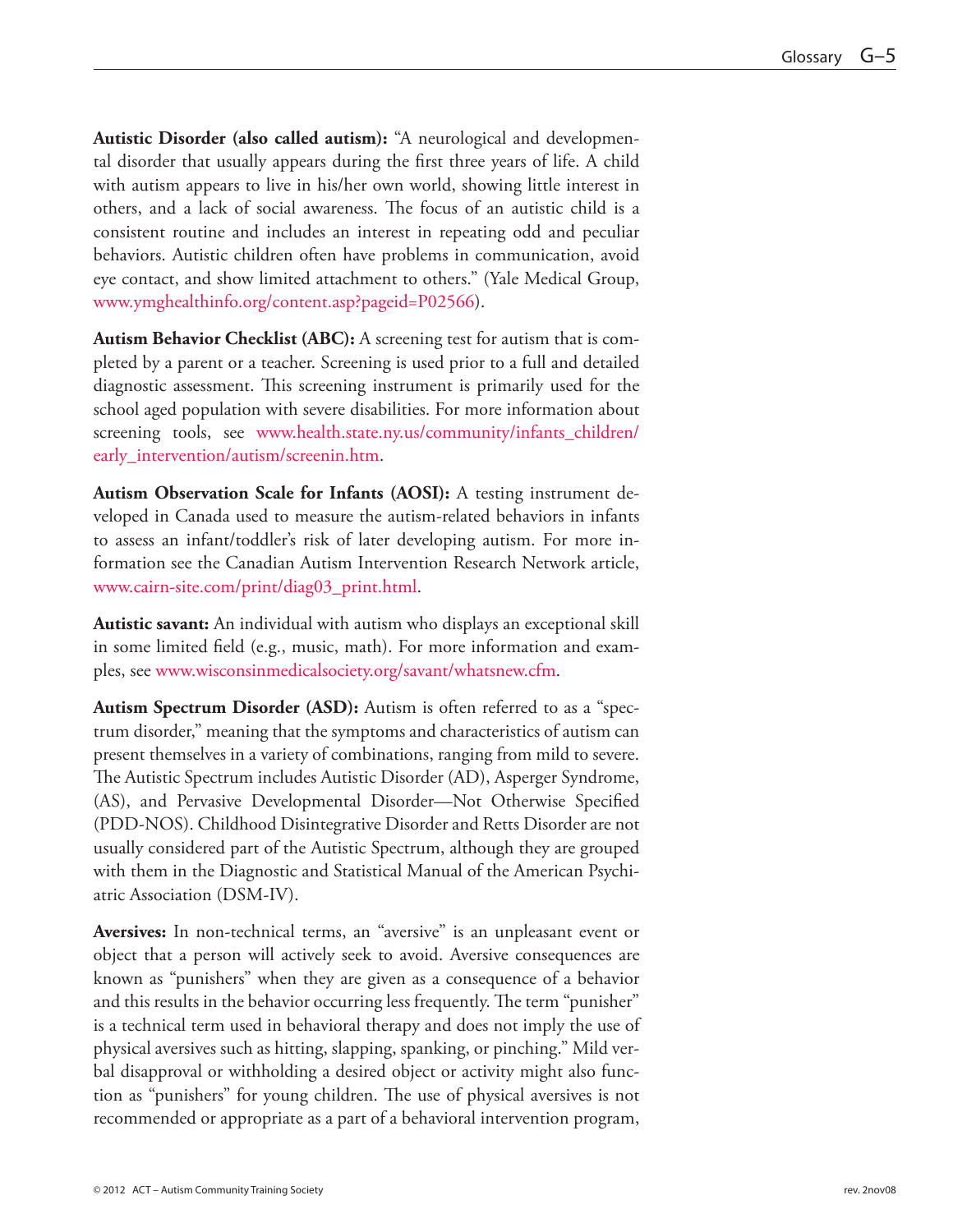and behavioral intervention programs can be successful without their use. (Clinical Practice Guideline Report of the Guideline Recommendations Autism / Pervasive Developmental Disorders Assessment and Intervention for Young Children (Age 0-3 Years) Sponsored by New York State Department of Health Early Intervention Program, [www.health.state.ny.us/community/](www.health.state.ny.us/community/infants_children/early_intervention/autism/ch4_pt2.htm) [infants\\_children/early\\_intervention/autism/ch4\\_pt2.htm](www.health.state.ny.us/community/infants_children/early_intervention/autism/ch4_pt2.htm).

#### B

**B Vitamins:** The B Vitamins are sometimes used in autism treatment by those advocating a bio-medical approach. A 2003 study entitled Combined vitamin B6-magnesium treatment in autism spectrum disorder by Nye and Brice found that "There is no evidence of an acceptably high level to state that a combination of Vitamin B6 and magnesium improves the behavior or social and communication skills of children and adults with autism." (Canadian Autism Intervention Research Network, [www.cairn-site.com/docu](www.cairn-site.com/documents/abstracts/intervention04.html)[ments/abstracts/intervention04.html\)](www.cairn-site.com/documents/abstracts/intervention04.html).

**Behavior-based programs:** Treatment methods that are based on behavioral science or the principles and methods of Applied Behavior Analysis (ABA). ABA is a well-researched, intensive method of treatment which has been shown to result in great improvement for many people with ASD symptoms. (See ABA)

**Behavior Consultant:** Refers to the person responsible for the design and development of the child's behavioral plan of intervention and for the ongoing supervision of that plan.

**Behavior Interventionist (BI):** Refers to a person of the parent's choice, such as a child care worker, who works with the child to achieve goals ideally set out by a behavioral consultant. This person usually works one-on-one with a child and ideally has experience with children with autism spectrum disorder. In B.C., this person much be 19 years or older and have a clear criminal record check.

**Behavioral Plan of Intervention:** A plan developed by a qualified behavioral consultant, with parental input, that promotes developmental growth with both broad and specific goals related to improving daily living skills and increasing independence in a social or school environment. The plan is used by a family in deciding what services are needed and what goals should be reached through those services. According to Ministry of Children and Family Development policy regarding children under 6 with ASD, a behavior plan of intervention must be developed within 90 days of enrolling for autism treatment funding from the Province.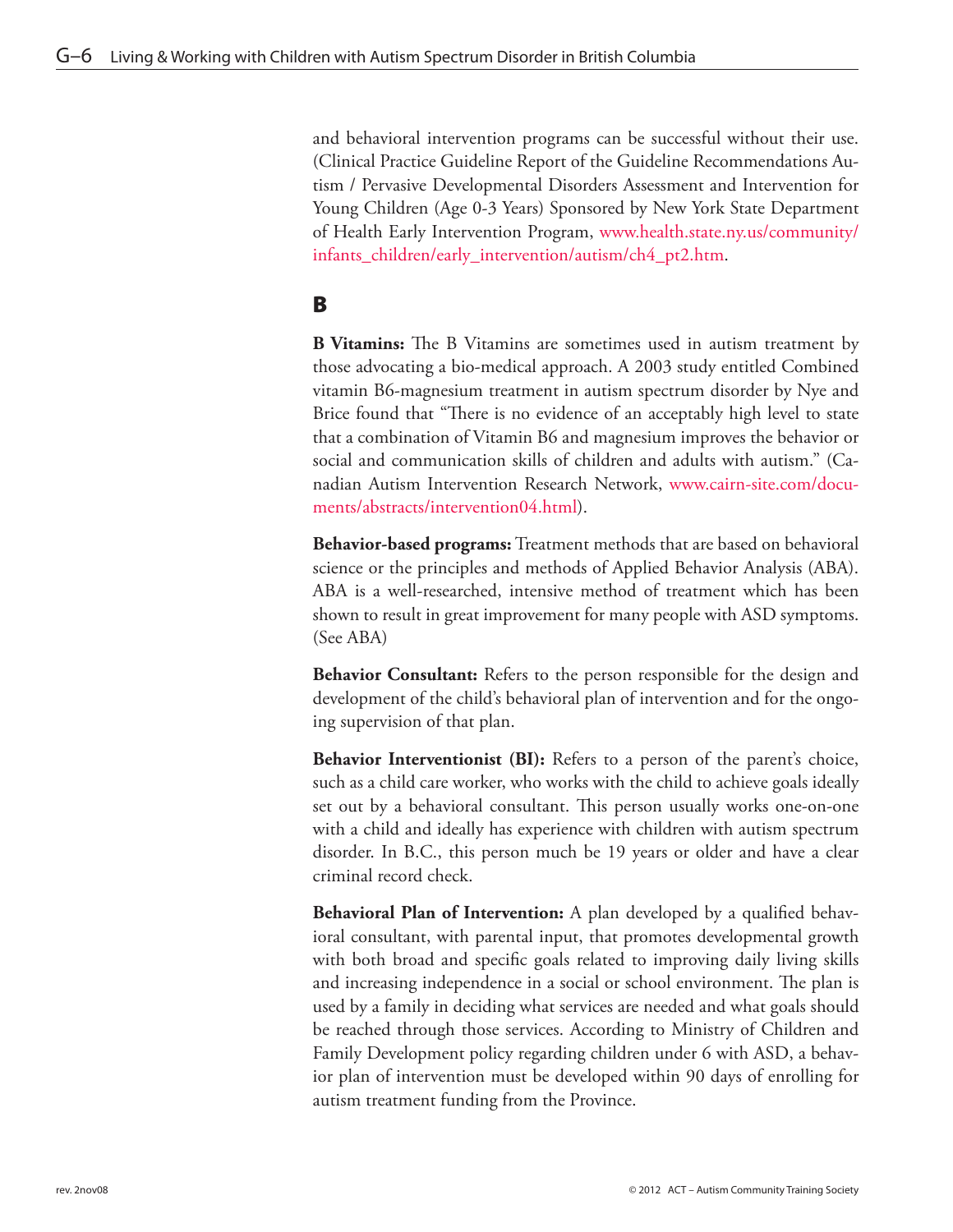**Berard Auditory Integration Training (called Berard AIT or AIT):** See Auditory Integration Training.

**Best Practice Guidelines:** Recommended practices and methods supported by research findings and generally accepted among experts in the field to be the most effective methods currently available.

# C

**Central Auditory Processing Disorder:** Central Auditory Processing Disorder (CAPD) is a learning disability in which an individual hears sounds but cannot process them correctly into words and language. People with CAPD may have trouble understanding what they hear, acting on it quickly, remembering it for a short or long time, and formulating a verbal response. Speech-language pathologists and audiologists are often involved in the diagnosis and treatment of auditory processing problems.

**Central Coherence:** Individuals with autism spectrum disorders are said to have "weak central coherence", which is the capacity to integrate information to make sense of one's environment. People with autism tend to focus on details and process information in a piece-meal fashion, rather than focusing on the context and overall meaning of a situation (They have trouble understanding the gist, the "whole picture", or the gestalt).

**Central Nervous System:** The control centre of the body, made up of the brain and the spinal cord.

**Cerebellum:** A structure in the lower back part of the brain responsible for functions such as maintaining balance and coordinating and controlling voluntary muscle movement.

**Cerebral Cortex:** The outer layer of gray matter of the brain where higher brain functions take place, such as sensation, voluntary movement, thought, reasoning, and memory.

**Chelation:** A process used to remove heavy metals from the body. Specific products called chelating agents are ingested, heavy metals such as lead, copper, or mercury bind to the product, and they are then eliminated by the body. The purpose of chelation is to reduce the toxic effects of the heavy metal on the body and nervous system. Chelation is a recognized treatment for certain medical conditions, but its use as a treatment for autism is controversial and considered by many to be unsafe. See [www.autismwatch.org.](www.autismwatch.org)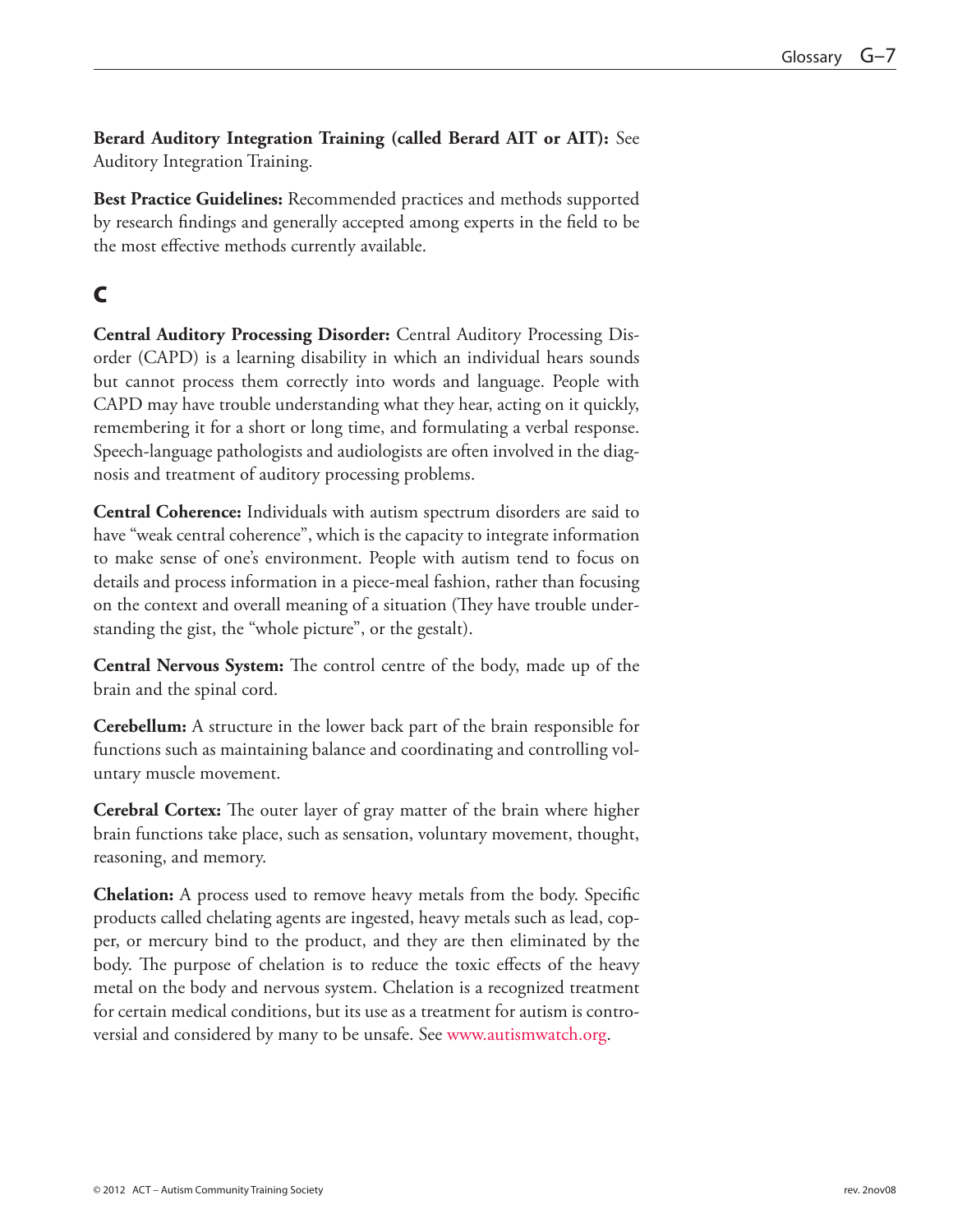**Child Psychologist:** A mental health professional, usually with a Ph.D. in Psychology, who administers and interprets psychological tests, evaluates and treats the emotional, developmental, and behavioral disorders of children. Psychologists cannot prescribe medication.

**Childhood Autism Rating Scale (CARS):** A brief rating scale that measures the severity of autism in a child over 2 years of age, based on ratings of fifteen individual behavioral characteristics. The total score may fall in the "non-autistic," "autistic," or "severely autistic" ranges. It is normally based on the professional's own observations of the child's behavior, although some information may be obtained by interviewing a parent or caregiver. Special training is required to use the CARS.

**Childhood Disintegrative Disorder:** A relatively rare condition that resembles autism occurring in 3- and 4-year-olds characterized by a deterioration of intellectual, social, and language functioning from previously normal functioning. A Pervasive Developmental Disorder although not included as an Autism Spectrum Disorder. For more information, see [http://info.med.](http://info.med.yale.edu/chldstdy/autism/cdd.html) [yale.edu/chldstdy/autism/cdd.html.](http://info.med.yale.edu/chldstdy/autism/cdd.html)

**Chromosome:** A structure (typically 46 in humans) in the cell nucleus that is the bearer of genes.

**Co-existing Disorders:** In addition to cognitive impairments, individuals with ASD often suffer from multiple psychopathologies. These include impulse-control disorders, psychoses, obsessive-compulsive disorder, seizures, mood and anxiety disorders, and developmental delays. Also called "co-morbid disorders" or "differential diagnosis" or "dual diagnosis."

**Cognition:** The process of "thinking," including perception, reasoning, problem solving, and memory.

**Cognitive:** The ability to execute daily tasks in a functional manner. This includes the ability to remember short and long term events, to sequence activities, to reason, to think logically and safely, to categorize, etc.

**Cognitive Behavioral Therapy:** A treatment that combines behavior therapy with cognitive therapy and that works to reduce habitual reactions to challenging situations. CBT assists the person in learning how certain ways of thinking may cause or contribute to feelings of anxiousness, depression or anger that in turn lead to negative behavior. Recent research has indicated that positive results may be seen from using CBT with some people with high functioning autism. This treatment is conducted by a trained psychologist and may be used with verbally fluent children, adolescents, or adults.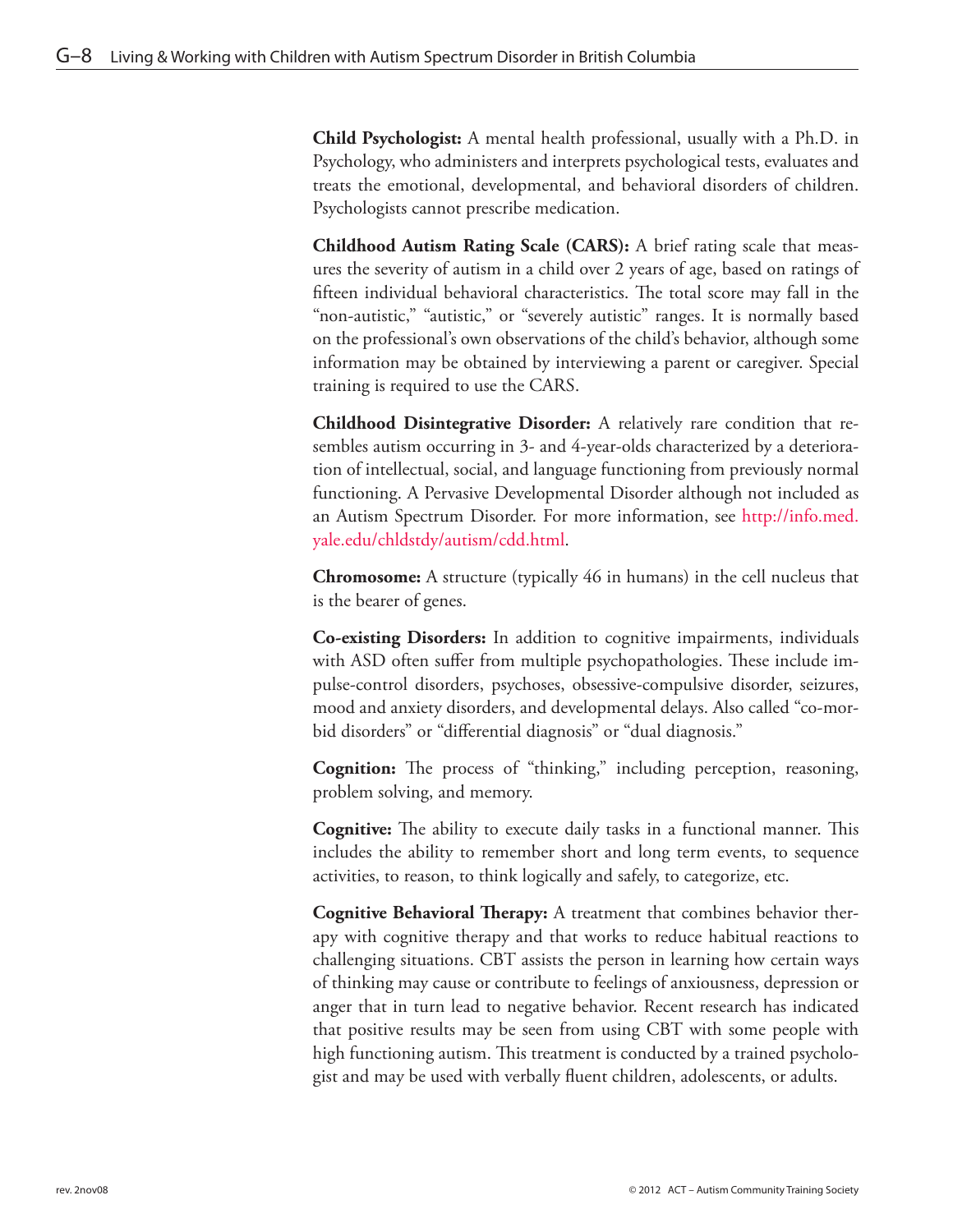**Co-morbidity:** When a person has two or more different conditions at the same time, these conditions are said to be co-morbid. For example, a person can have both Fragile X syndrome and autism, or an Anxiety Disorder and Autism. (See also: Co-existing Disorders).

**Communication Disorder:** Any interference with a person's ability to comprehend or express ideas, experiences, knowledge, or feelings.

**Complementary and alternative medicine (CAM):** A group of diverse medical and health care systems, practices, and products that are not presently considered to be part of conventional medicine (<http://nccam.nih.gov/>).

**Compulsion:** An uncontrollable impulse or urge to perform an act, often repetitively, and usually to avoid or alleviate anxiety.

**Congenital:** A condition that is present from birth.

**Consultation:** Case discussion and evaluation focusing on data, goals, objectives, and therapy techniques to be used.

**Craniosacral Therapy (CST):** Using a soft touch, therapists relieve blockages in the craniosacral system, the membranes and cerebrospinal fluid that surrounds the brain and spinal cord, to improve the functioning of the central nervous system. This therapy is controversial.

**Curriculum:** An organized set of specific course objectives which are often expressed in terms of learning outcomes.

## D

**Daily Schedule:** A structured outline of activities for the day that provides predictability and assists a person in making transitions from one activity to the next. A daily schedule is useful for maximizing "on task" (i.e., engaged) behavior and minimizing inappropriate behavior. A daily schedule may be in a written or a visual form.

**Data Collection:** Data collection refers to the process of gathering specific, objective information about a person's academic or behavioral performance. Data is usually in a quantitative form, such as the number of times a behavior occurs, percentage correct in a task, amount of work completed, etc. Collecting and analyzing data helps an instructor to evaluate a program's effectiveness. By collecting and analyzing data on a systematic basis, an instructor knows when to make changes in both academic and behavioral programs. Data collection has two critical components: information gathering and decision making. Information gathering may involve curriculum-based assessment, observing classroom behavior, grading papers, or parent interviews. The more structured and systematic the process, the more valid the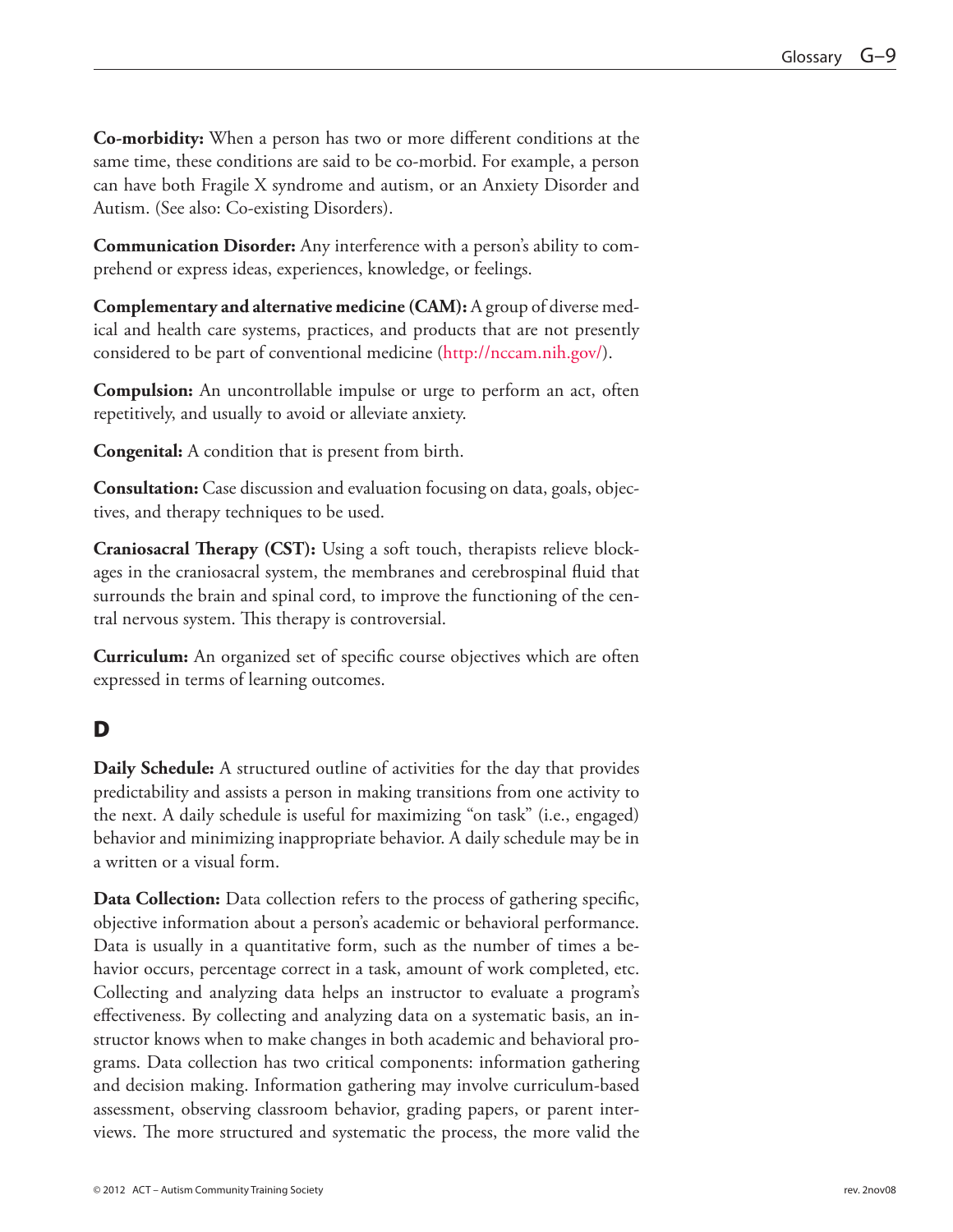information. Once the data is collected, the instructor must analyze it and then make decisions based on that information. Decisions might be made regarding changes in curriculum, teaching strategies and techniques, or the management of specific classroom behaviors.

**Developmental:** Relating to the process of growth, maturation, or progressive change in a person as they age.

**Developmentally Delayed (DD):** An informal term used to describe the development of children who are not able to perform the skills that other children of the same age are usually able to perform, or who accomplish developmental "milestones" (sitting, walking, first words, etc.) at a significantly slower pace than average. A preferred term by many instead of the medical term "mental retardation."

**Developmental Language Disorder:** Children have language disorders when they have problems expressing their thoughts or understanding written material or what others say. The disorder is developmental when it presents itself as the child is growing and is not the result of injury.

**Developmental Disability:** Defined as "measured intellectual functioning of approximately 70 IQ or lower, with onset before age 18, and measured significant limitations in two or more adaptive skill areas." Eligibility criteria reflect the internationally accepted definition of developmental disability including IQ measurement of 70 [with a standard error of 3-5 points] and the key role adaptive skills play in both the definition and determination of eligibility for services. (Community Living BC, [www.communitylivingbc.](www.communitylivingbc.ca/glossary.htm) [ca/glossary.htm](www.communitylivingbc.ca/glossary.htm))

**Developmental Level:** "A method of observing how children achieved particular developmental milestones, particularly those related to a child's ability to stay engaged, express mutual pleasure and attention, to engage in complex problem solving and symbolic play, and to link ideas."(The Interdisciplinary Council on Developmental and Learning Disorders, [http://icdl.com/forpar](http://icdl.com/forparentsbyparents/glossary/glossarycontent.htm)[entsbyparents/glossary/glossarycontent.htm\)](http://icdl.com/forparentsbyparents/glossary/glossarycontent.htm)

**Developmental Regression:** "A form of autism in which infants, after apparently normal development, start to loose language and other skills. This condition is fairly rare and has not been well described, nor does it have scientifically established standards for diagnosis." (Canadian Autism Intervention Research Network, www.cairn-site.com/glossary/glossary.html)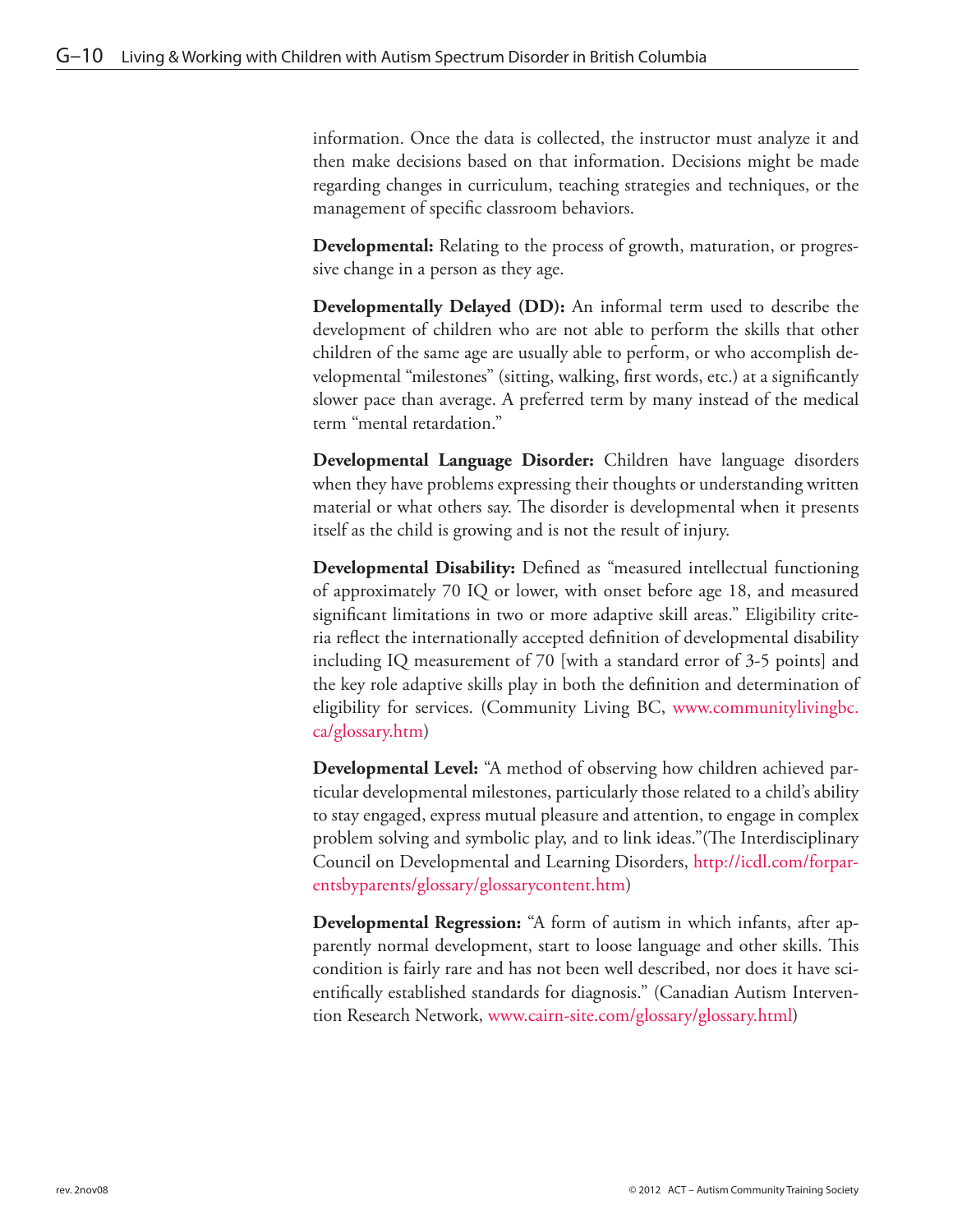**Discrete Trials:** "Discrete Trial teaching is a specific method of teaching used to maximize learning. It is a teaching technique or process used to develop many skills, including cognitive, communication, play, social and self help skills. It is just good teaching. The teaching strategy involves:

- 1. Breaking skills into the smallest steps
- 2. Teaching each step of the skill intensively until mastered
- 3. Providing lots of repetition
- 4. Prompting the correct response and fading the prompts as soon as possible, and
- 5. Using positive reinforcement procedures.

A therapy session uses repeated trials (or presentations) with each trial having a DISTINCTLY identifiable beginning, middle and end. So the trial is "Discrete" in that it is distinct and it has clearly identifiable steps and a conclusion. Each step of a skill is mastered before new concepts are presented. In Discrete trial teaching, a very small amount of information is given and the student's response is immediately reinforced or not reinforced. This is different compared with more traditional teaching methods which present large amounts of information with no clearly targeted interactive response on the student's part." (Autism Treatment Info, [www.autismtreatment.info/](www.autismtreatment.info/what+is+a+discrete+trial.aspx) [what+is+a+discrete+trial.aspx\)](www.autismtreatment.info/what+is+a+discrete+trial.aspx)

**DSM-IV Diagnostic and Statistical Manual of Mental Disorders:** Published by the American Psychiatric Association used to define all mental health disorders for children and adults also listing known causes of disorders, statistical incidence, prognosis and research regarding treatment approaches. The most recently published edition of this manual is the 4th edition. Other areas of the world use the, International Statistical Classification of Diseases and Related Health Problems, ICD–1.

**Developmental, Individual-Difference, Relationship-Based (DIR) also known as DIR/Floortime:** "A model of addressing a child's developmental challenges through relationship and affect, focusing on the child's individual differences, and developmental levels (a child's ability to stay engaged, express mutual pleasure and attention, to engage in complex problem solving and symbolic play, and to link ideas). The cornerstone of the D.I.R. model is 'floor time.'" (The Interdisciplinary Council on Developmental and Learning Disorders, [http://icdl.com/forparentsbyparents/glossary/glossarycontent.](http://icdl.com/forparentsbyparents/glossary/glossarycontent.htm) [htm](http://icdl.com/forparentsbyparents/glossary/glossarycontent.htm))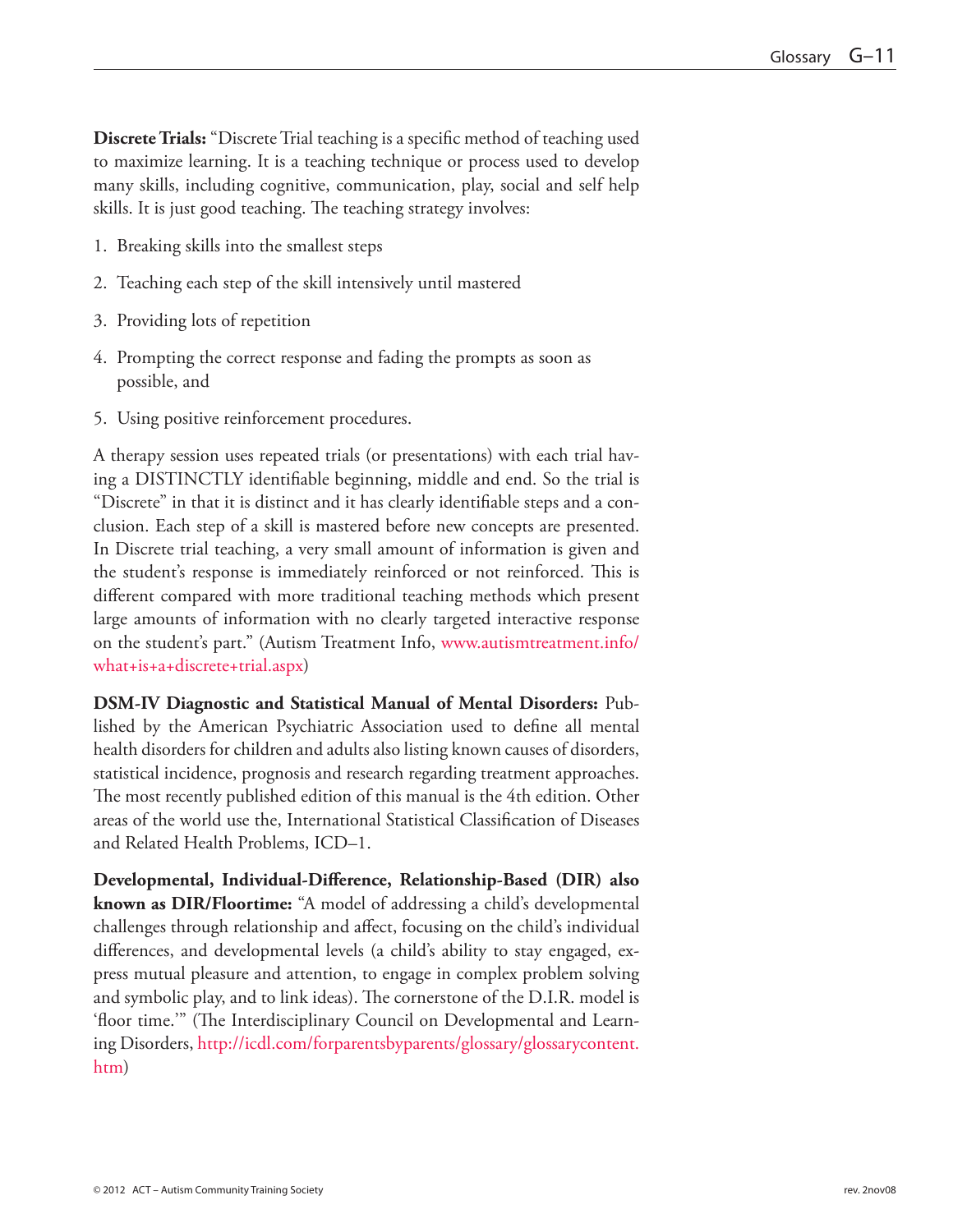**Diagnostic Overshadowing:** Diagnostic overshadowing is the tendency for caregivers or clinicians to attribute new behaviors to the primary diagnosis (e.g., autism), when in fact they are due to a new condition.

**Differential Diagnosis:** A process of arriving at a diagnosis by assessing the person's symptoms and systematically considering all possible alternative explanations until the most likely cause or diagnosis is identified.

**Dimethylglycine (DMG):** Dimethylglycine or DMG is a non-protein amino acid found naturally in animal and plant cells. Research on humans and laboratory animals has shown that DMG strengthens the immune system. The immune system is dysfunctional in many individuals with autism. Some children and adults with autism have seizures, and there are two published reports of decreases in seizure activity as a result of DMG (New England Journal of Medicine, 1982, 307, 1081-1082; Epilepsia, 1989, 30, 90-93). Considered to be controversial—see<www.quackwatch.org>.

**Dopamine:** "A chemical transmitter in the brain similar to adrenaline. Dopamine affects brain processes that control movement, emotional response, and ability to experience pleasure and pain." (Autism and Asperger Research Reports, <http://aarr.stanford.edu/glossary.htm>)

**Down Syndrome:** "Down syndrome is a naturally occurring chromosomal arrangement that has always been a part of the human condition. The occurrence of Down syndrome is universal across racial and gender lines, and it is present in approximately one in 800 births in Canada.

Down syndrome is not a disease, disorder, defect or medical condition. It is inappropriate and offensive to refer to people with Down syndrome as 'afflicted with' or 'suffering from' it. Down syndrome itself does not require either treatment or prevention.

The sole characteristic shared by all persons with Down syndrome is the presence of extra genetic material associated with the 21st chromosome. The effects of that extra genetic material vary greatly from individual to individual. Persons with Down syndrome karyotypes may be predisposed to certain illnesses and medical conditions, but that genetic arrangement does not guarantee their development. The same illnesses and conditions are also present in the general population. Timely and accurate diagnosis and appropriate treatment of these illnesses and conditions improves both the length and quality of life, to the same extent as would be expected in the population without Down syndrome. Vigilance on the part of health care practitioners is required to identify and treat any of them if they arise."(Canadian Down Syndrome Society, [www.cdss.ca/en/About/policies\\_and\\_statements/down\\_](www.cdss.ca/en/About/policies_and_statements/down_syndrome.htm) [syndrome.htm\)](www.cdss.ca/en/About/policies_and_statements/down_syndrome.htm)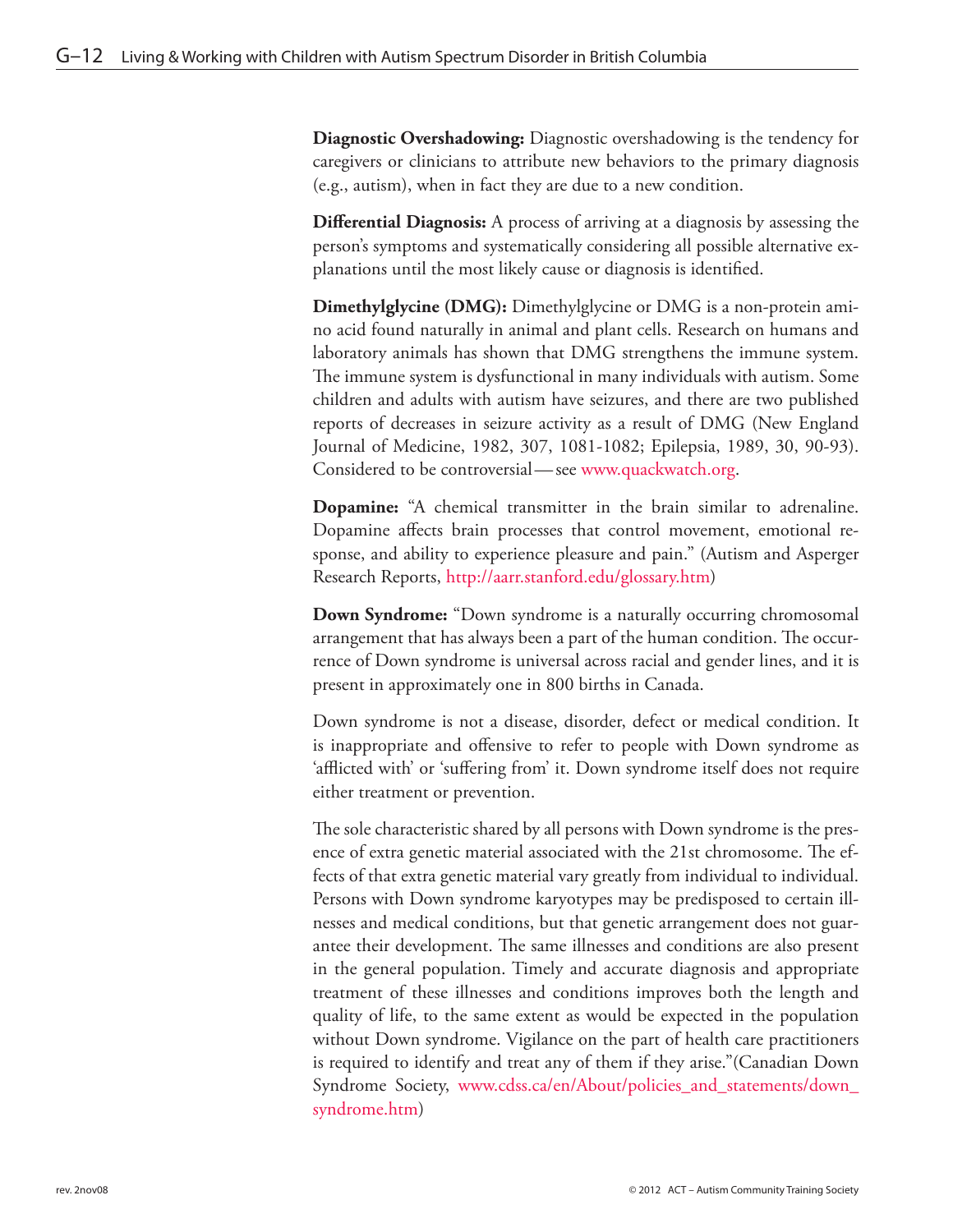**Dx or dx:** Diagnosis

#### E

**Echolalia:** "repeating words or phrases heard previously. The echoing may occur immediately after hearing the word or phrase, or much later. Delayed echolalia can occur days or weeks after hearing the word or phrase." (Canadian Autism Intervention Network, [www.cairn-site.com/glossary/glos](www.cairn-site.com/glossary/glossary.html#E)[sary.html#E](www.cairn-site.com/glossary/glossary.html#E))

**EEG "Electroencephalogram":** A medical procedure where electrodes are placed on areas on a patient's head to record brainwaves. It is used to identify seizures.

**Engagement:** A process in which "Children coo, smile, and gesture with their partners. Building intimacy, joy, and a rhythm to interactions. The foundation for more purposeful interactions and learning."[\(www.floortime.](www.floortime.org/ft.php?page=Glossary%20of%20Terms) [org/ft.php?page=Glossary%20of%20Terms](www.floortime.org/ft.php?page=Glossary%20of%20Terms))

**Environmental Engineering:** Environmental engineering is a formal term for the process of arranging the physical environment to enhance learning and behavior. The physical environment of a setting serves as a complex set of stimuli that may significantly influence appropriate or inappropriate behaviors. Instructors/ consultants can positively affect a person's performance by paying careful attention to such factors as the basic layout of space, wall displays, traffic patterns, and other more subtle aspects of the physical environment.

**Epidemiology:** This is the study of how a disease affects a population. For example, an epidemiologist might study how prevalent the disease or condition is and how this changes over time, how it is distributed geographically or across age or social groups, etc.

**Epilepsy:** "Epilepsy is not a disease or a psychological disorder, but rather a seizure disorder caused by sudden bursts of electrical energy in the brain."(Epilepsy Ontario http://epilepsyontario.org/client/EO/EOWeb.nsf /web/March+is+Epilepsy+Awareness+ Month+March+1,+2006?OpenDocu ment) "Recent studies suggest that about 7.6% of children with autism had developed epilepsy, and 5% of children had "autistic" features. Furthermore, approximately 25-30% may develop seizures at some point in life."(Epilepsy Ontario, [http://epilepsyontario.org/client/EO/EOWeb.nsf/b88276df9b416](http://epilepsyontario.org/client/EO/EOWeb.nsf/b88276df9b41610b85256e5900752659/ 2331de347d2923fc85256d4e00661d31?OpenDocument&Highlight=2,autism) [10b85256e5900752659/ 2331de347d2923fc85256d4e00661d31?OpenDo](http://epilepsyontario.org/client/EO/EOWeb.nsf/b88276df9b41610b85256e5900752659/ 2331de347d2923fc85256d4e00661d31?OpenDocument&Highlight=2,autism) [cument&Highlight=2,autism](http://epilepsyontario.org/client/EO/EOWeb.nsf/b88276df9b41610b85256e5900752659/ 2331de347d2923fc85256d4e00661d31?OpenDocument&Highlight=2,autism))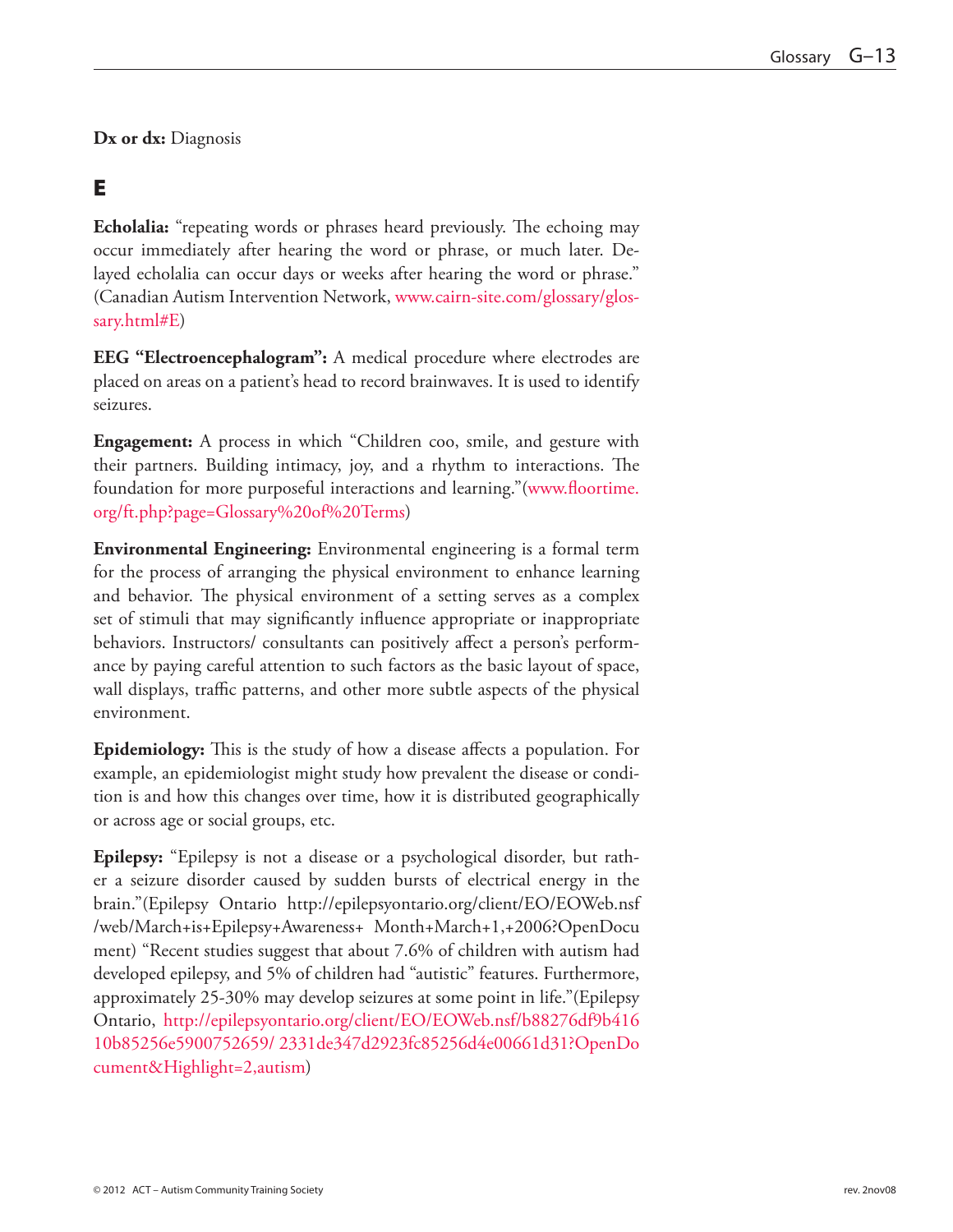**Epilepsy:** A variety of disorders marked by abnormal electrical discharges in the brain and typically manifested by sudden brief episodes of altered or diminished consciousness, involuntary movements, or convulsions.

**Etiology:** The study of the causes or origins of a disease.

**Executive Functioning:** "Executive function refers to the cognitive skills that are used to solve a problem:

- Representing the problem
- Making a plan to solve the problem
- Executing the plan
- Evaluating the effects of the plan

[…] For example, they may know rules and be able to repeat them, but nonetheless have considerable difficulty putting them into practice. They may also exhibit problem behaviors such as physical aggression.

In many cases, difficulties with executive function may be even greater than one would expect based on a child's overall developmental level, as represented, for example, by performance on an IQ test. This can be quite frustrating for parents and caregivers, who may expect more from a child, given his or her intelligence, than he or she is able to provide." (What happens when the development of executive function goes awry? Philip David Zelzo, Ph.D., <www.aboutkidshealth.ca/ofhc/news/SREF/4439.asp>)

**Expressive Language:** "Learning to speak, and to use language." [\(www.](www.speech-language-therapy.com/devel2.htm) [speech-language-therapy.com/devel2.htm](www.speech-language-therapy.com/devel2.htm))

**Extinction:** This is a technical term in behavioral psychology, referring to the withholding of reinforcement for a behavior that has previously been reinforced, in order to eliminate the behavior. The word "extinction" may also refer to the reduction in the frequency of occurrence of the behavior that results from withholding reinforcement.

#### F

**Facilitated Communication:** "The use of a keyboard by a person with autism. The training begins with simple questions that have predictable answers, and becomes increasingly complex with less physical support from the facilitator. Proponents of this method argued that some people with autism eventually learn to communicate complicated thoughts. It has now been discredited through stringent research. (Canadian Autism Intervention Research Network, [www.cairn site.com/glossary/glossary.html#F\)](www.cairn site.com/glossary/glossary.html#F)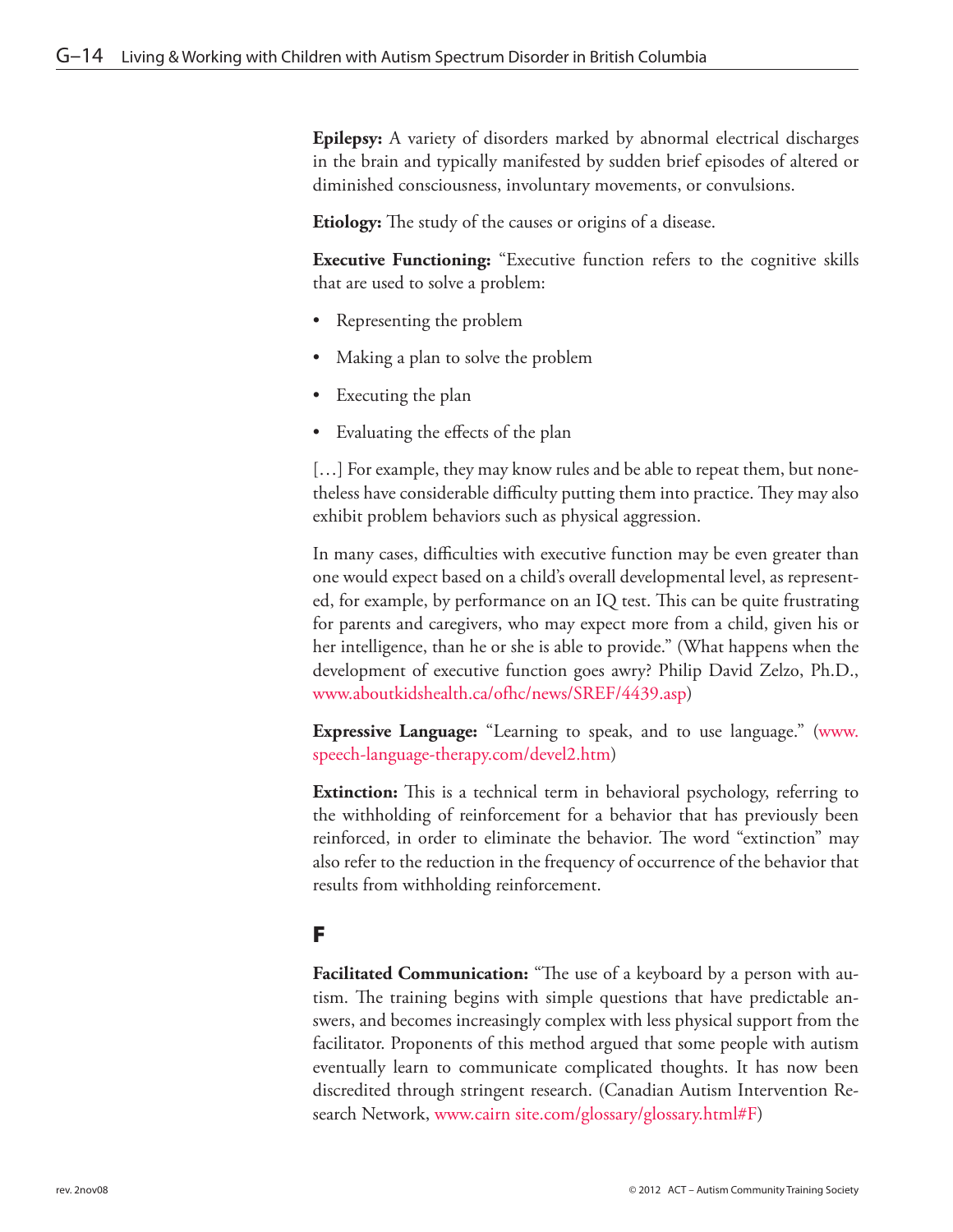**Family Centered/Focus Model:** "Over the past 5 to 10 years, increased emphasis has been placed on enabling and empowering families to manage services and resources for their children with special needs. There is a shift occurring from professionally directed, child focused services to family centered services. Family centered services emphasize the family's identification of their needs, resources and service requirements." ([www.oaid.ca/prof\\_guide.](www.oaid.ca/prof_guide.html) [html](www.oaid.ca/prof_guide.html))

**Floortime:** see Developmental, Individual-Difference, Relationship-Based (DIR) also known as DIR/Floortime.

**Fluency training:** "Is used within other programs to maximize generalization and retention of learned language skills. Fluency techniques can result in increased accuracy and speed of performing speech tasks." (Autism Society of Canada, [www.autismsocietycanada.](www.autismsocietycanada.ca/approaches_to_treatment/communication_systems/index_e.html) [ca/approaches\\_to\\_treatment/communication\\_systems/index\\_e.html\)](www.autismsocietycanada.ca/approaches_to_treatment/communication_systems/index_e.html)

**Fragile X Syndrome:** "The most common cause of inherited mental retardation, with an incidence of about 1/1500 in males and 1/2500 in females. The inheritance pattern of the disease is unlike other X-linked disorders, because it shows significant numbers of apparently unaffected male carriers and some clinically affected females. The disease derives its name from the presence of a fragile site on the X chromosome of affected individuals." (Autism-Resources.com, [www.autism-resources.com/autismfaq-simi.html\)](www.autism-resources.com/autismfaq-simi.html)

**Functional Analysis:** "A functional behavioral analysis begins as an assessment, but includes the added step of systematically altering the antecedents to and consequences of the behavior to determine precisely which are the driving forces behind that behavior." ([www.polyxo.com/fba/\)](www.polyxo.com/fba/) In other words, a behavioral assessment identifies the probable causes of a behavior. A functional analysis includes an "experiment" to confirm the causes.

**Functional Behavior Assessment:** A functional behavioral assessment is a systematic process to obtain a precise description of a behavior and the factors that influence it. This usually includes a measure of the frequency of occurrence of the behavior, information about the context in which it occurs, and information about the consequences or other factors that maintain or influence it. The goal is to identify the purpose or function of a person's behavior(s); to develop and implement a plan to modify variables that maintain problem behaviors; and to teach appropriate behaviors using positive interventions.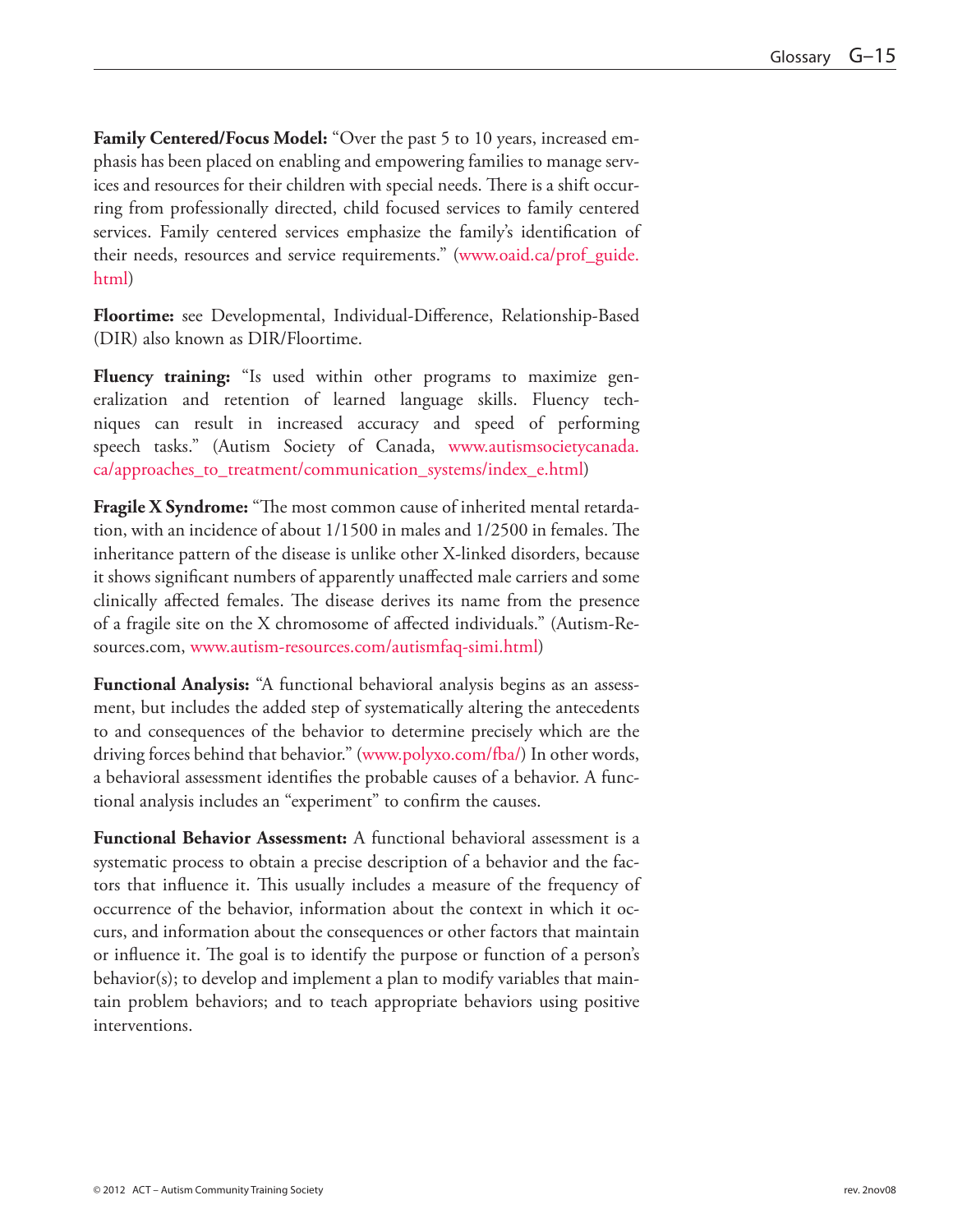**Functional MRI:** "A type of magnetic resonant imaging (MRI) scanning in which scientists can see what parts of the brain are active while a subject is performing a task, such as solving a math problem in the MRI scanner."(Canadian Autism Intervention Research Network www.cairn-site. com/glossary/glossary.html#F)

## G

**Gene:** "Originally defined as the physical unit of heredity, it is probably best defined as the unit of inheritance that occupies a specific locus on a chromosome, the existence of which can be confirmed by the occurrence of different allelic forms. Genes are formed from DNA, carried on the chromosomes and are responsible for the inherited characteristics that distinguish one individual from another. Each human individual has an estimated 100,000 separate genes." (Canadian Autism Intervention Research Network, [www.cairn-ite.](www.cairn-ite.com/glossary/glossary.html#G) [com/glossary/glossary.html#G\)](www.cairn-ite.com/glossary/glossary.html#G)

**Generalization:** There are two types of generalization: "Stimulus Generalization" and "Response Generalization".

Stimulus generalization refers to the application of a skill or behavior learned in one situation to another different but similar situation. Once the skill is acquired, the child begins to demonstrate the skill with a new person (with Dad, although Mom was the teacher), in a new environment (at school, after the skill was learned at home), or in response to different stimuli or cues (identifying real trucks and cars, after being taught to identify pictures of trucks and cars).

Response generalization occurs when a person produces behaviors that are different from but similar to the behaviors that have been taught (e.g. a child spontaneously begins to greet people with "Hi, I'm Justin" after being taught to say "Hi, my name is Justin"). Response generalization can also occur with strategies to reduce behaviors. For example, a program might target the behavior of hitting, and as this is reduced other behaviors such as pushing and kicking may also decline.

**Genetic:** That which relates to genes.

**Genetic syndrome:** A group of physical signs and/or symptoms that occur together in an individual and characterize a particular genetic or chromosome abnormality.

**Gentle Teaching:** "This is a totally non-aversive therapy emphasizing bonding between teacher and student. Developed by John McGee, he contends that persons who persistently hit, bite, kick, scratch, self-stimulate, or withdraw have not bonded with their caregivers and that teachers must help move behav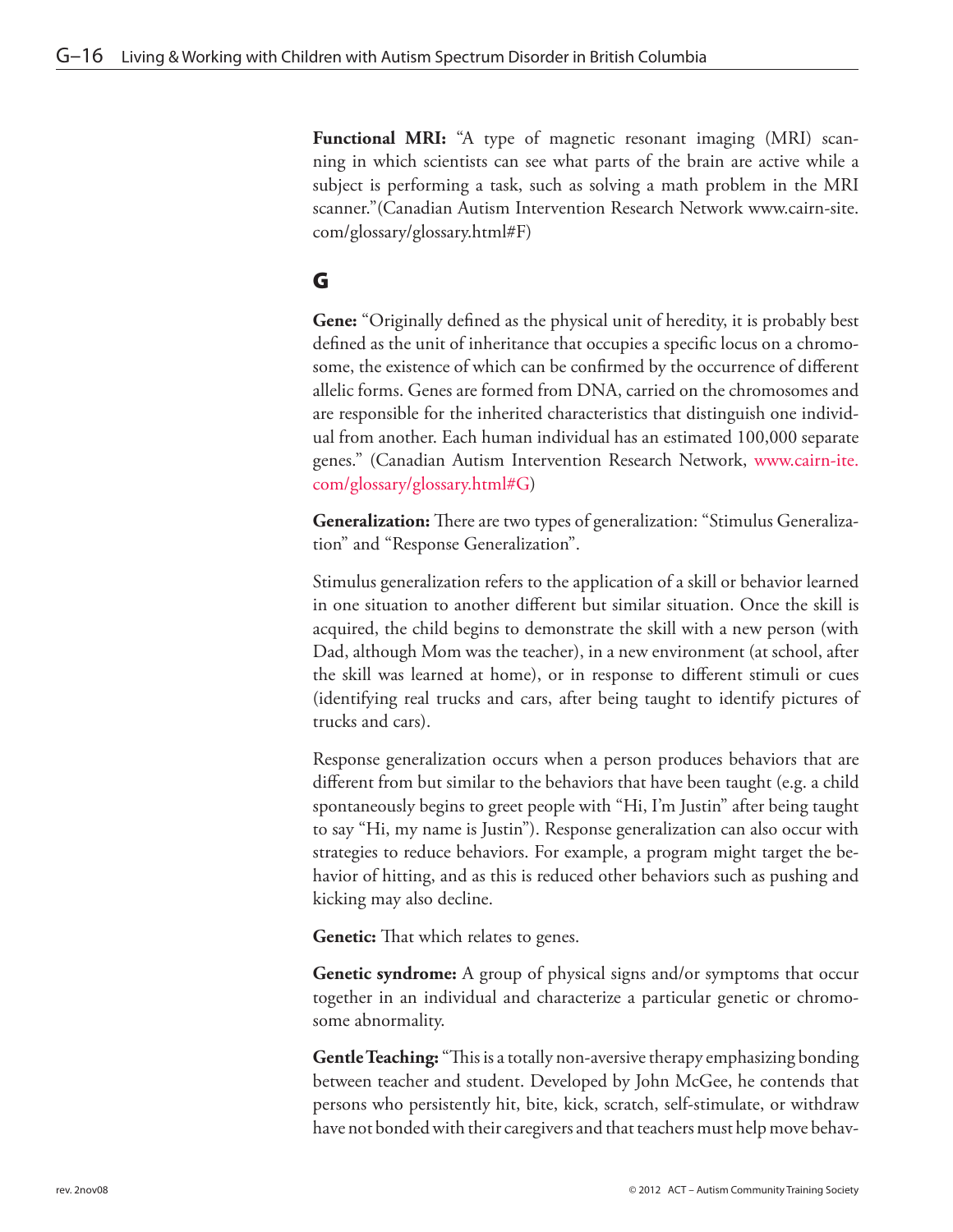iorally-involved persons from a state of emotional distancing to one of meaningful human engagement so that they will find it unnecessary to express their needs through primitive or harmful responses." Research does not support this therapy as making discernable improvements in student behavior. (Autism Society of PEI, <http://ca.geocities.com/peiautism/glossary.html>) (National Center for Biotechnology Behavior, [www.ncbi.nlm.nih.gov/entrez/query.](www.ncbi.nlm.nih.gov/entrez/query.fcgi?cmd=Retrieve&db=PubMed&list_uids=9631207&dopt=Abstract) [fcgi?cmd=Retrieve&db=PubMed&list\\_uids=9631207&dopt=Abstract\)](www.ncbi.nlm.nih.gov/entrez/query.fcgi?cmd=Retrieve&db=PubMed&list_uids=9631207&dopt=Abstract)

**Generalized (or global) Anxiety Disorder:** This disorder is characterized by excessive, prolonged worry and tension about everyday things like work, one's health, or family and friends.

**Gestalt:** A "Gestalt" is a unified whole that is more than just the sum of its parts. Gestalt language processing refers to learning entire phrases or other language chunks as whole units, versus learning all of the individual words within a chunk and combining them in unique and flexible ways. See also Scripting.

**Gestalt Learner:** Many children with autism are "gestalt learners" of language in that they tend to remember and use entire phrases as "chunks" or whole units.

**Global Delay:** A delay in development across the whole spectrum of abilities, including, cognitive, motor, and language abilities.

**Gluten-free/Casein-free Diet (GF/CF) Diet:** A diet believed by some to help improve the symptoms of autism. It involves elimination from the diet of gluten (a protein found in wheat and other grains) and casein (a protein found in milk). It is believed, although not proven, that the undigested portion of these proteins acts likes a chemical in the brain producing symptoms in children with autism. Gluten is found mainly in wheat, oats and barley; casein in milk products. Certain people on the autistic spectrum have found that a diet free from these things can help their concentration and prevent digestive problems.

**Gold standard:** A tool or a practice that is considered to be of the highest standard at the time.

## H

**High Functioning Autism (HFA):** "Individuals with autism who are not cognitively impaired are called 'high functioning'." (Canadian Autism Intervention Research Network, <www.cairn-site.com/glossary/glossary.html#H>)

**Hyperactive:** Abnormally over-active.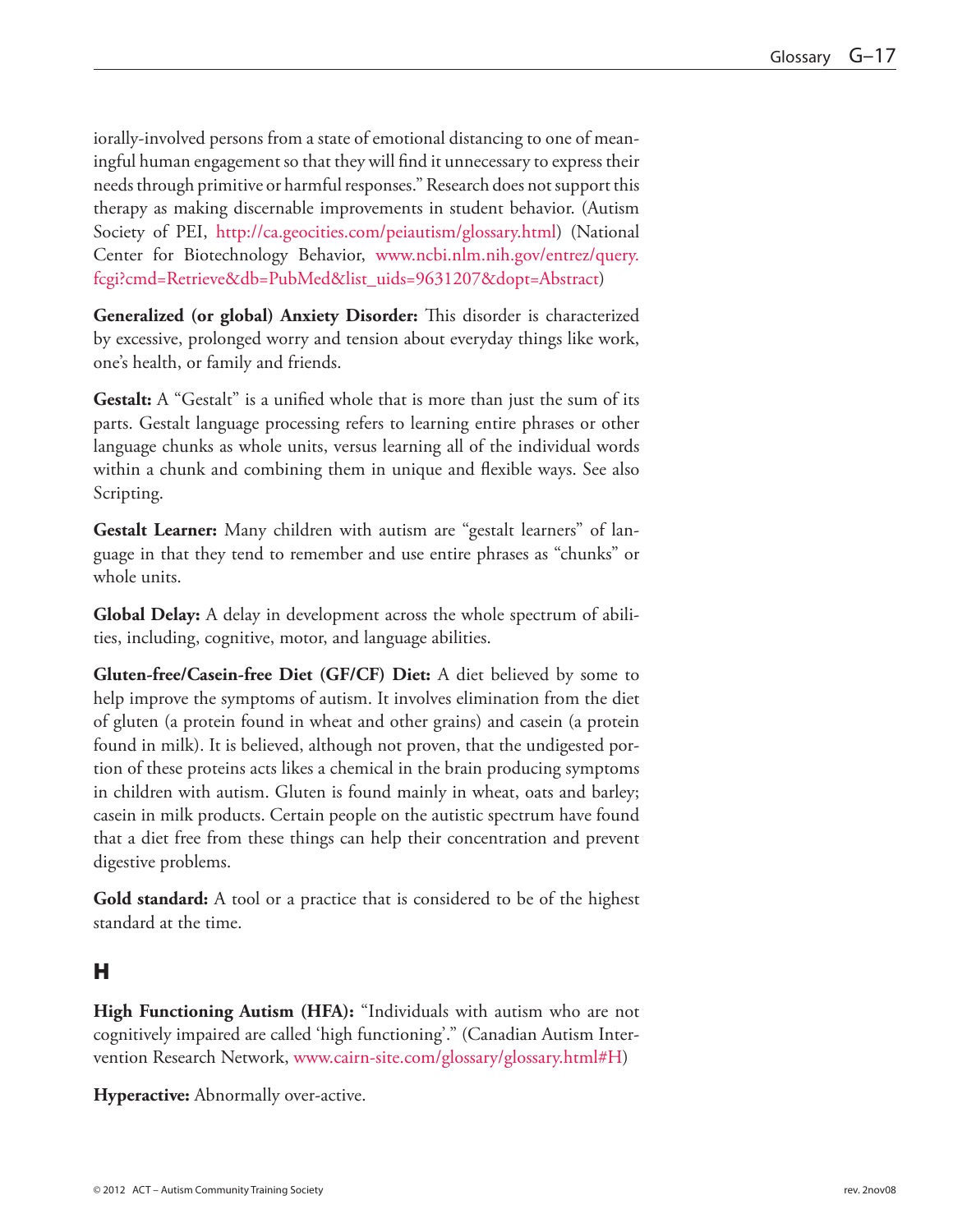**Hyperlexia:** "Ability to read at an early age, but often without linking the words to what the words mean." (Autism Resources.com, [www.autism-re](www.autism-resources.com/autismfaq-glos.html)[sources.com/autismfaq-glos.html\)](www.autism-resources.com/autismfaq-glos.html)

**Hypersensitive :** Excessive sensitivity to sensations or stimuli

**Hypotonia:** Low muscle tone.

#### I

**Incidence:** Also called frequency of occurrence. This term may be used to refer to the number of new cases of an illness or condition occurring in a population in a certain period, normally one year.

**Inclusive Education:** A policy in which all students are educated with their peers, have equitable access to learning and achievement, and are welcomed, valued and supported in the school system. Inclusion promotes participation, friendship and interaction.

**Integration:** (also referred to as Mainstreaming): This refers to the placement and education of students with disabilities in educational programs that also serve students who do not have disabilities.

**Intensive Behavioral Intervention (IBI):** IBI refers to an intensive and comprehensive program of treatment for young children with autism using an systematic Applied Behavioral Analysis approach to teaching. Such programs may also include speech language therapy and other educational programs that are based on similar behavioral approaches. [\(www.health.state.ny.us/](www.health.state.ny.us/community/infants_children/early_intervention/autism/ch4_pt2.htm) [community/infants\\_children/early\\_intervention/autism/ch4\\_pt2.htm](www.health.state.ny.us/community/infants_children/early_intervention/autism/ch4_pt2.htm))

**Individual Educational Plan (IEP):** A plan that identifies the student's specific learning expectations and outlines how the school will address these expectations through appropriate special education programs and services. It also identifies the methods by which the student's progress will be reviewed. For students 14 years or older, it must also contain a plan for the transition to postsecondary education, or the workplace, or to help the student live as independently as possible in the community. For specific information about IEP requirements in B.C. schools, see [www.bced.gov.](www.bced.gov.bc.ca/specialed/ppandg/iep_1.html) [bc.ca/specialed/ppandg/iep\\_1.html](www.bced.gov.bc.ca/specialed/ppandg/iep_1.html).

**Intellectual disability:** Synonymous with the older term "mental retardation." This term refers to significantly below average intelligence (IQ of 70 or less), which is manifested during the developmental period and also coexists with impairments in adaptive behavior.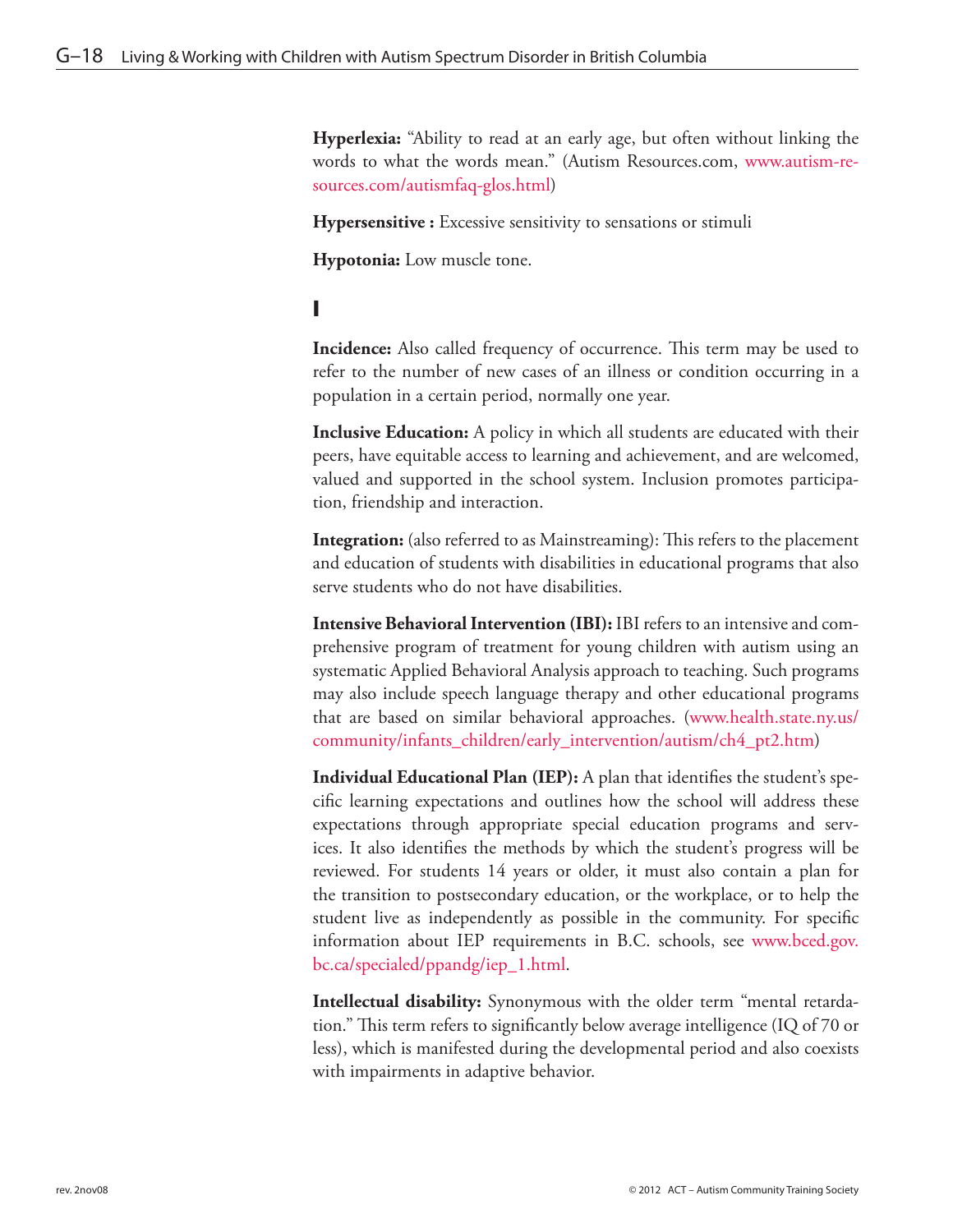**IQ (Intelligence Quotient):** Now an out-dated term referring to a person's cognitive ability or level of intelligence, as measured by a standardized test. An intelligence quotient is based on a ratio between a person's "mental age" and "chronological age" but modern intelligence tests no longer calculate intelligence scores in this manner. Standardized tests compare a person's performance to performance of many other people of the same age completing the same tests.

**Intelligence Score:** A measure of a person's performance on a standardized test of intelligence, based on a comparison of the person's performance to that of many others of the same age performing the same tasks.

**Irlen Syndrome:** "Visual perceptual problem identified by Helen Irlen which causes (among other things) black-on-white print to be difficult to read, and which can be alleviated by filtering out portions of the light spectrum with colored glasses." Controversial. See [http://quackwatch.org/](http://quackwatch.org/01QuackeryRelatedTopics/eyequack.html) [01QuackeryRelatedTopics/eyequack.html.](http://quackwatch.org/01QuackeryRelatedTopics/eyequack.html) (Autism-Resources.com [www.](www.autism-resources.com/autismfaq-glos.htm) [autism-resources.com/autismfaq-glos.htm](www.autism-resources.com/autismfaq-glos.htm))

## J

**Joint attention:** The ability to share with another person the experience of attending to an object or activity. This ability may be shown by following another's gaze, directing another person's attention toward an object of interest, or looking back and forth between an object and another person while sharing an activity.

## K

**Karyotypes:** "The complete set of chromosomes of a cell or organism. The DNA from blood is grown in such a manner that the chromosomes can be visualized under a microscope."(Canadian Autism Intervention Research Network, [www.cairn-site.com/glossary/glossary.html#M\)](www.cairn-site.com/glossary/glossary.html#M)

**Ketogenic diet:** "Restricted diet used to prevent epileptic seizures" The ketogenic diet is very high in fats and low in carbohydrates and it makes the body burn fat for energy instead of glucose. This diet must only be used under professional direction.(Autism-Resources.com, [www.autism-resources.](www.autism-resources.com/autismfaq-glos.htm) [com/autismfaq-glos.htm\)](www.autism-resources.com/autismfaq-glos.htm)

**Kinesthetic:** The sense that detects bodily position, weight, or movement of the muscles, tendons, and joints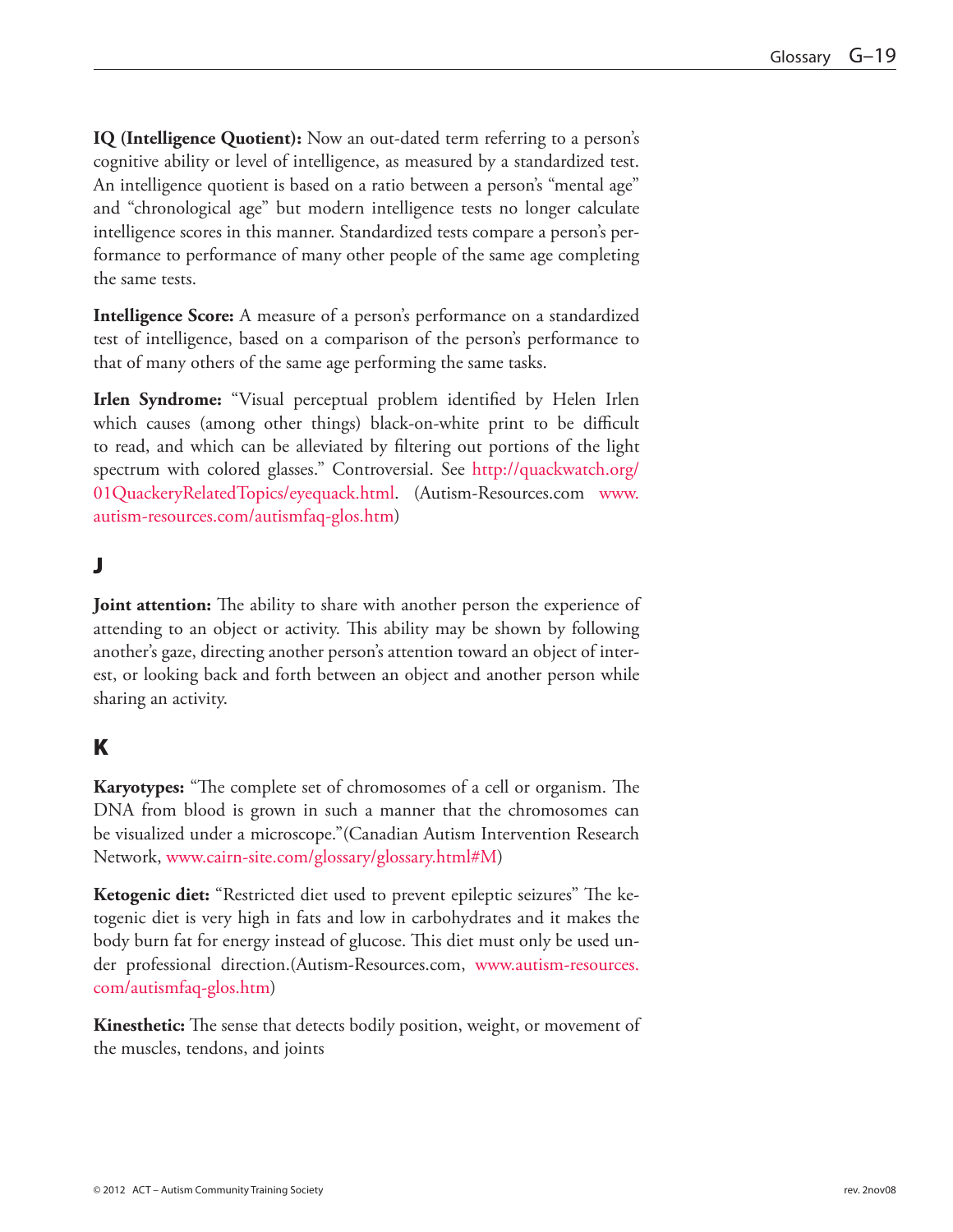#### L

**Language:** The ability to form a thought into a grammatical sequence of words (verbal or written mode). This includes the ability to use an acquired ability receptively and expressively.

Low Functioning Autism: "Refers to the condition of children with low Intelligence Quotient (IQ) that is less than a score of 70 who are nonverbal, and have severe autistic symptoms." (Canadian Autism Intervention Research Network, [www.cairn-site.com/glossary/glossary.html#L\)](www.cairn-site.com/glossary/glossary.html#L)

#### M

**Mainstreaming:** "Placement of a disabled child with non-disabled peers in a regular classroom."(Canadian Autism Intervention Research, Network www.cairn-site.com/glossary/glossary.html#M)

**Magnetic Resonance Imaging (MRI):** "A diagnostic technique that uses the magnetic qualities of body chemicals to produce an image of the brain." (Canadian Autism Intervention Research Network, [www.cairn-site.com/glos](www.cairn-site.com/glossary/glossary.html#M)[sary/glossary.html#M\)](www.cairn-site.com/glossary/glossary.html#M)

**Medical home:** The American Academy of Pediatrics describes the medical home as a model of delivering primary care that is accessible, continuous, comprehensive, family-centered, coordinated, compassionate, and culturally effective. [\(http://www.medicalhomeinfo.org/\)](http://www.medicalhomeinfo.org/)

**Melatonin:** "A hormone that has a role in the immune system and in controlling one's sleep cycle. It is sometimes given to children who have trouble sleeping at night. For that reason and others, it has been tried on Autistic children." (Autism-Resources.com, [www.autism-resources.com/autismfaq](www.autism-resources.com/autismfaq-trea.html)[trea.html](www.autism-resources.com/autismfaq-trea.html))

**Mental age:** "The intellectual ability of a child, as expressed in years and based on comparisons of the child's test performance with the performance of other children with a range of chronological ages." This concept is considered outdated by some psychologists. (Canadian Autism Intervention Research Network, www.cairn-site.com/glossary/glossary.html#M)

**Mental Retardation:** This medical term refers to significantly below average intelligence (IQ of 70 or less), which is manifested during the developmental period and also coexists with impairments in adaptive behavior.

**Mobility:** The ability to physically move about and engage in work or exercise.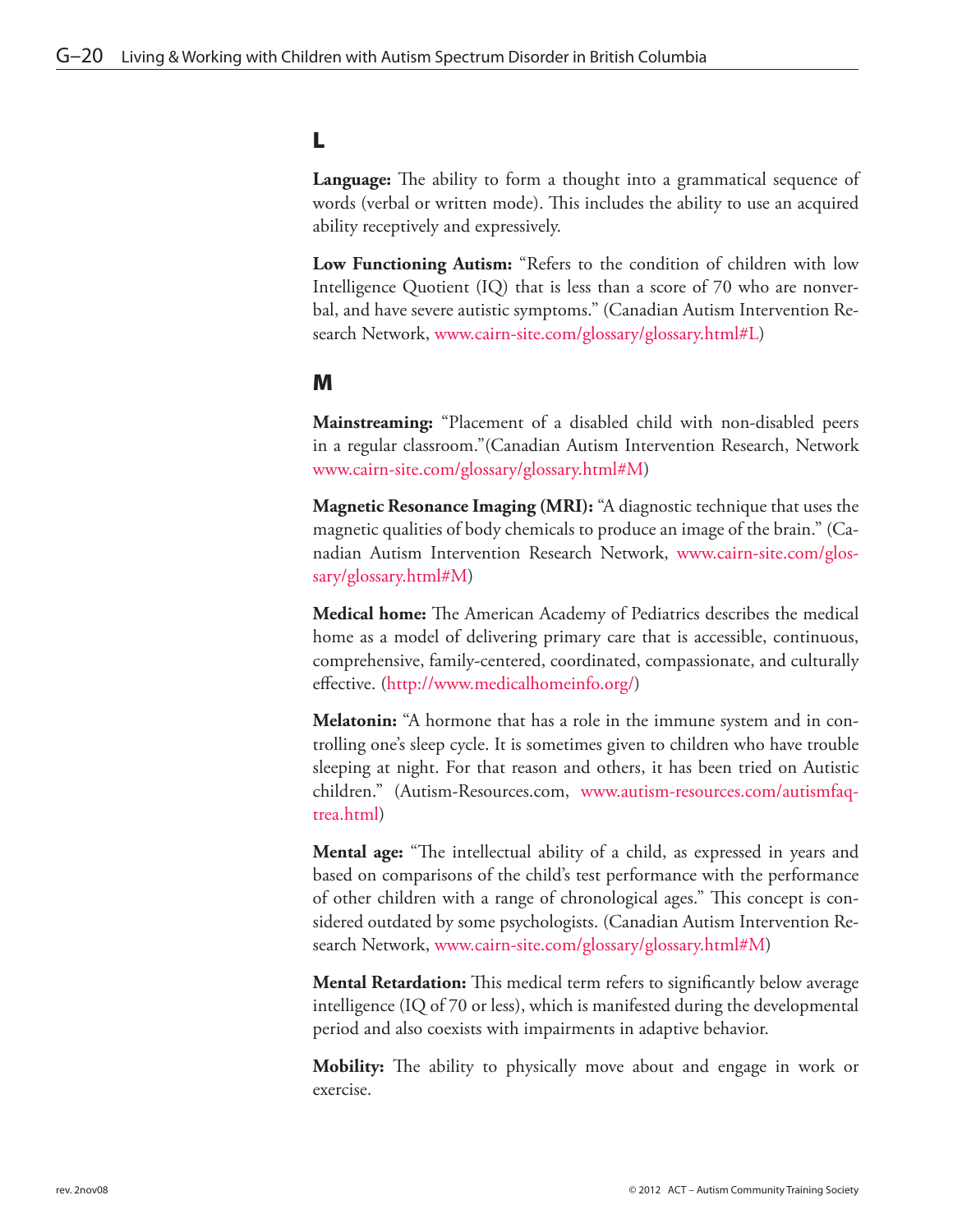**MMR vaccine (Measles, Mumps and Rubella):** A vaccine against measles, mumps and rubella, given to children at 18 months and again at around four years. Some parents believe it to be directly responsible for autism developing in their child, but scientific research has not supported this contention.

**Modeling:** The process of learning behavior through the observation of others. A professional will "model" a specific treatment for other(s) on the team to copy and repeat.

**Motor Planning:** "The ability to formulate the idea of an action, organize, and execute it.

- Forming the idea—Developing the idea to achieve the goal (e.g., what do I want or need to do here?)
- Organize—Coordinating the body to prepare for achieving the goal (e.g., deciding what the body has to do and how)
- Execution—Performing the action (e.g., doing it)." [\(www.floortime.](www.floortime.org/ft.php?page=Glossary%20of%20Terms) [org/ft.php?page=Glossary%20of%20Terms](www.floortime.org/ft.php?page=Glossary%20of%20Terms))

**MRI "Magnetic Resonance Imaging":** "A diagnostic tool in the sense of an X-ray machine or CT [sic] scanner, which like them, creates internal images of the selected parts of the body. Rather than sending X-rays through the body, it builds its image data by testing the magnetism of the body tissue." (Autism-Resources.com, [www.autism-resources.com/autismfaq-glos.html\)](www.autism-resources.com/autismfaq-glos.html)

## N

**Natural Environment:** The natural environment is defined as the home and other community settings in which children and families normally participate in activities. To the maximum extent appropriate for the needs of the child and family, early intervention services must be provided in natural environments.

**Neurobiological:** An adjective that refers to the branch of the life sciences that deals with the anatomy, physiology, and pathology of the nervous system. (<www.merriam-webster.com/dictionary/>)

**Neurologist:** "A doctor specializing in medical problems associated with the nervous system, specifically the brain and spinal cord."(Canadian Autism Intervention Research Network, [www.cairn-site.com/glossary/glossary.](www.cairn-site.com/glossary/glossary.html#N) [html#N\)](www.cairn-site.com/glossary/glossary.html#N)

**Neurotransmitter:** "A chemical in the brain that transmits messages from one nerve cell to another." (Canadian Autism Intervention Research Network, www.cairn-site.com/glossary/glossary.html#N)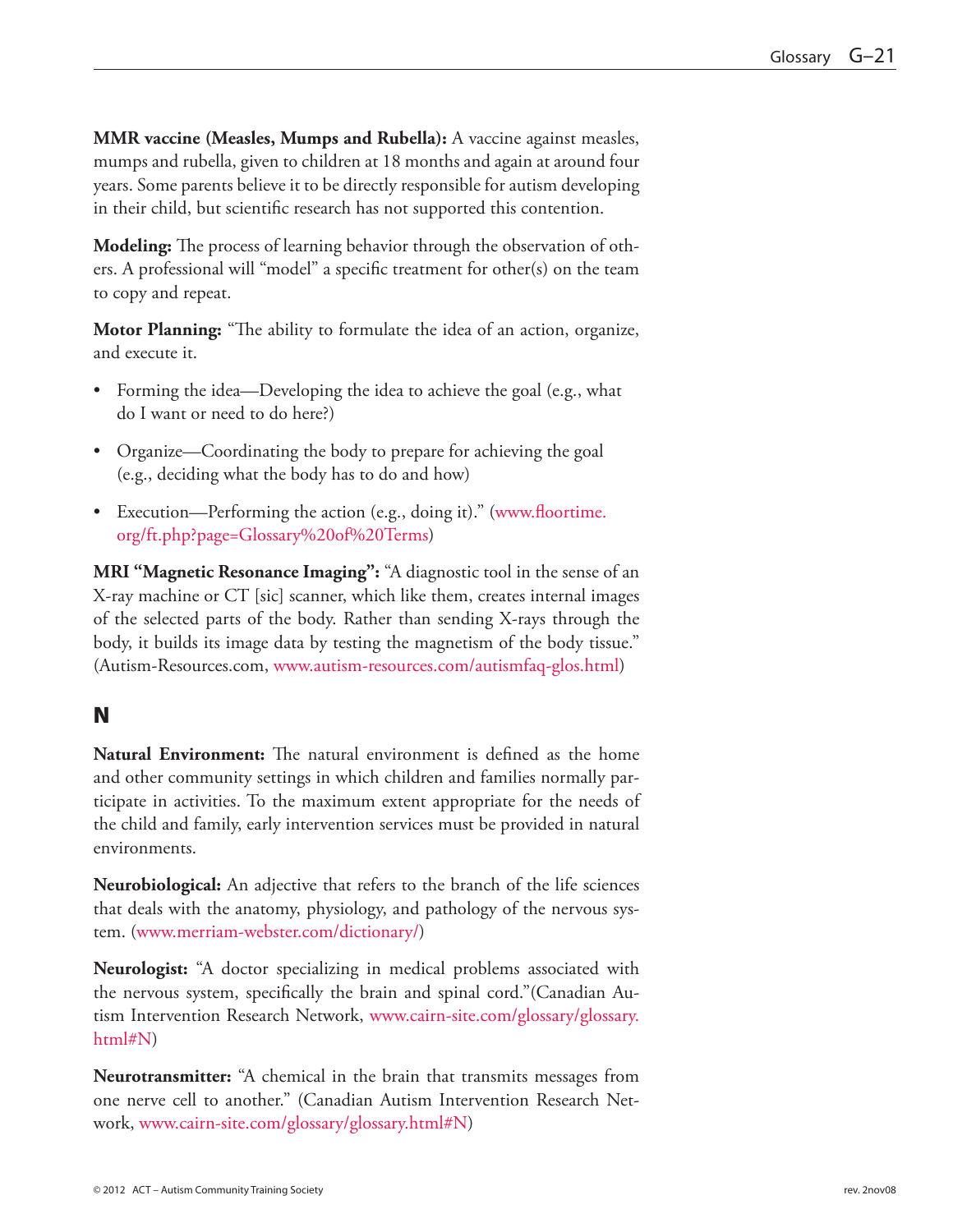**Neurotypical:** A slang term used to identify persons with typical neurological development and function from those who have a diagnosis of ASD.

**New variant autism:** "A proposed condition in which children deteriorate over time developing autism and an associated bowel disease. It was suggested that this condition was caused by the MMR vaccine. There is no evidence that this condition exists." (Canadian Autism Intervention Research Network, www.cairn-site.com/glossary/glossary.html#N)

**NLP "Natural Language Paradigm":** Note: NLP is also the acronym for something else: "Neuro-Linguistic Programming", and partly for this reason, "Natural Language Paradigm" has been renamed "Pivotal Response Training." See Pivotal Response Training.

**Non-Verbal Communication:** Any form of communication that does not involve the use of spoken language. For example, gestures, facial expressions and eye contact, are non-verbal forms of communication.

**Nonverbal Learning Disorder:** Nonverbal Learning Disorder (NLD) (also known as NVLD) "a nonverbal learning disability describes a situation in which the underlying cause of a student's learning difficulties is believed to be a generalized weakness in the ability to cognitively process nonverbal information. Typically, such a student performs quite well verbally (both receptively or "listening" and expressively or "speaking") but struggles to understand or remember information which is presented visually. This is not due to poor vision but is related to an assumed weakness in the brain's ability to fully or efficiently process nonverbal information." [\(www.hopkins.k12.](www.hopkins.k12.mn.us/Pages/North/LD_Research/definitions_frame.htm) [mn.us/Pages/North/LD\\_Research/definitions\\_frame.htm\)](www.hopkins.k12.mn.us/Pages/North/LD_Research/definitions_frame.htm)

# O

**Obsessive-Compulsive Disorder (OCD):** "Obsessions are thoughts or images that are involuntary, intrusive, and anxiety-provoking. Compulsions are impulses to perform a variety of stereotyped behaviors or rituals. OCD is a neurological disorder, cause uncertain." In OCD, obsessive thoughts and compulsive actions interfere significantly with the individual's daily life, causing marked anxiety and stress. (Autism Resources.com [www.autism-re](www.autism-resources.com/autismfaq-simi.html)[sources.com/autismfaq-simi.html](www.autism-resources.com/autismfaq-simi.html))

**Occupational Performance:** "The ability to choose, organize and effectively and safely perform everyday activities necessary for self-care and participation in educational, leisure, home management, and work activities." (Occupational Therapists Regulation, College of Occupational Therapists of British Columbia, 1998, p. 1).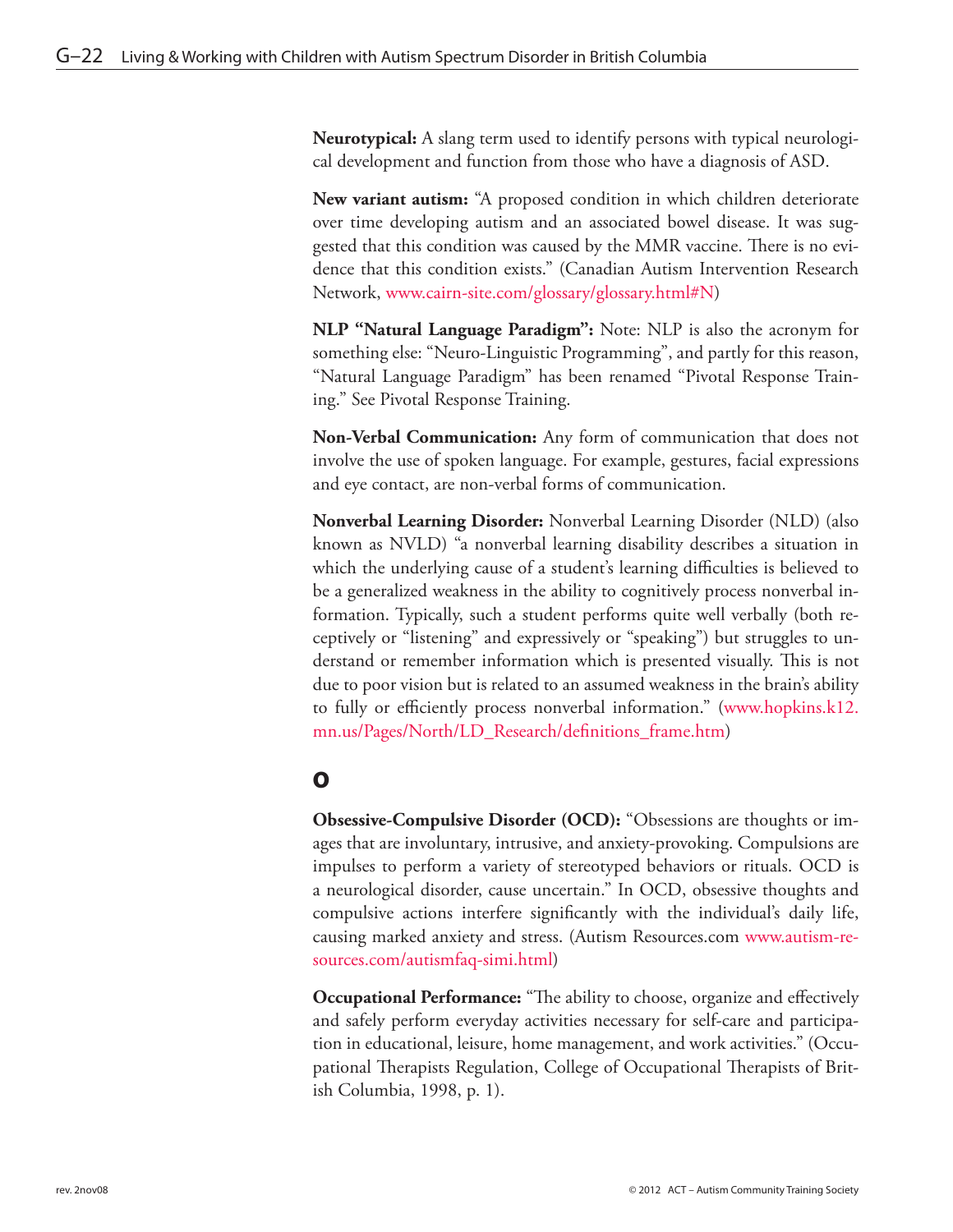**Occupational Therapist (OT):** "Individuals who specialize in the analysis of activity and tasks to minimize the impact of disability on activities of daily living. The therapist then helps the family to better cope with the disorder, by adapting the environment and teaching."(Canadian Autism Intervention Network, <www.cairn-site.com/glossary/glossary.html#O>)

**Occupational Therapy (OT):** "Occupational therapy is skilled treatment that helps individuals achieve independence in all facets of their lives. Occupational therapy assists people in developing the "skills for the job of living" necessary for independent and satisfying lives." In autism the focusis primarily on sensory integration; coordination of movement; and fine motor and self-help skills such as dressing, eating with a fork and spoon, etc. ([www.aota.](www.aota.org/featured/area6/index.asp) [org/featured/area6/index.asp](www.aota.org/featured/area6/index.asp))

**Oppositional Defiance Disorder (ODD):** "According to the DSM-IV, the behaviors seen in oppositional disorder are:

- Violations of minor rules
- Temper tantrums
- • Argumentativeness
- • Provocative behavior
- • Stubbornness." (Canadian Autism Intervention Network, www.cairn-site.com/glossary/glossary.html#O)

OCD often occurs in association with other neuropsychiatric disorders, such as Attention Deficit Hyperactivity Disorder (ADHD), depression, anxiety disorders, or Tourette Disorder.

#### P

**PANTER Form:** A document used by B.C.'s Ministry of Health, Ministry of Children and Family Development and Community Living BC. A form, which must be completed by a pediatrician, neurologist, psychiatrist or registered psychologist. This form confirms that a multidisciplinary assessment has been completed and that your child has autism spectrum disorder.

**Paraprofessional:** These personnel are also referred to as teacher aides, educational or classroom aides. Whether in general education classrooms or special classes, paraprofessionals can provide meaningful support to students with disabilities.

**Perceptual Problems:** Difficulty in interpreting sensory information or making sense of the environment.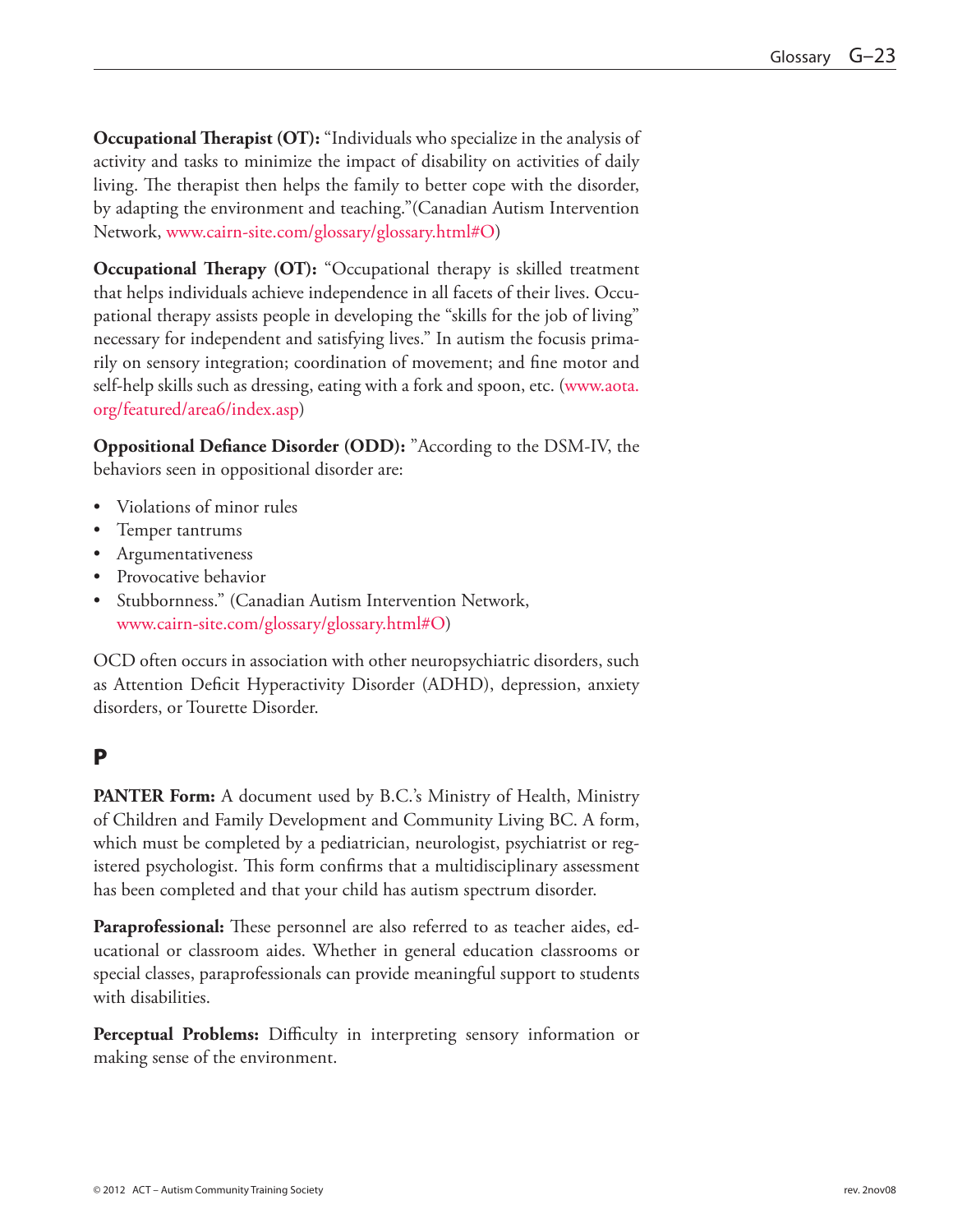**Perseveration:** "Repetitive movement or speech, or sticking to one idea or task that has a compulsive quality to it."(Canadian Autism Intervention Network, [www.cairn-site.com/glossary/glossary.html#P\)](www.cairn-site.com/glossary/glossary.html#P)

**Pervasive Developmental Disorder (PDD):** Pervasive Developmental Disorders is an 'umbrella term' for a group of developmental disorders which includes Autistic Disorder, Asperger Disorder, Rett Syndrome, and Childhood Disintegrative Disorder. It also includes a "residual category" of Pervasive Developmental Disorder – Not Otherwise Specified (see definition below). This term is used when a person shows some autistic symptoms, but does not fully meet the diagnostic criteria for any of the other four diagnostic categories. The Pervasive Developmental Disorders (also known as Autistic Spectrum Disorders) are all "neurological disorders of unknown cause. The symptoms include diminished ability to understand language and to communicate with and to interact with others. Children with a PDD usually have limited interests and engage in repetitive activities. There may be sensory problems related to perception of sound (hypersensitivity or lowered response)." (Canadian Autism Intervention Network, www.cairn-site.com/ glossary/glossary.html#P)

**Pervasive Developmental Disorder, not otherwise specified (PDD-NOS):** "The diagnosis of PDD-NOS is used when there is severe impairment in social interaction and verbal and nonverbal communication skills, or when stereotyped behavior, interests and activities are present, but symptoms do not meet the criteria for other autistic disorders."(Canadian Autism Intervention Network, www.cairn-site.com/glossary/glossary.html#P)

**Physical Therapy (PT):** A treatment of physical disabilities given by a trained physical therapist that includes the use of massage, exercise, etc., to remediate mobility and gait and to modify strength, balance, tone, and posture and help the person improve the use of bones, muscles, joints, and nerves.

**Pica:** The persistent eating of non-food substances. The definition of pica requires that the behavior be developmentally inappropriate and not part of a culturally sanctioned practice. Clay, dirt, ice, sand, animal feces, paint, and hairballs are just a few examples of what children and adults with pica have been known to eat. See also DSM-IV. (<www.psychiatryonline.com/>)

**Picture Exchange Communication System (PECS):** "A functional communication training approach that emphasizes teaching students to give a picture of something they desire to another person in exchange for that item. Pioneered by Andrew Bondy and Lori Frost of the Delaware Autistic Program. Considered a kind of augmentative communication." [\(www.autism](www.autism-resources.com/autismfaq-educ.html)[resources.com/autismfaq-educ.html](www.autism-resources.com/autismfaq-educ.html))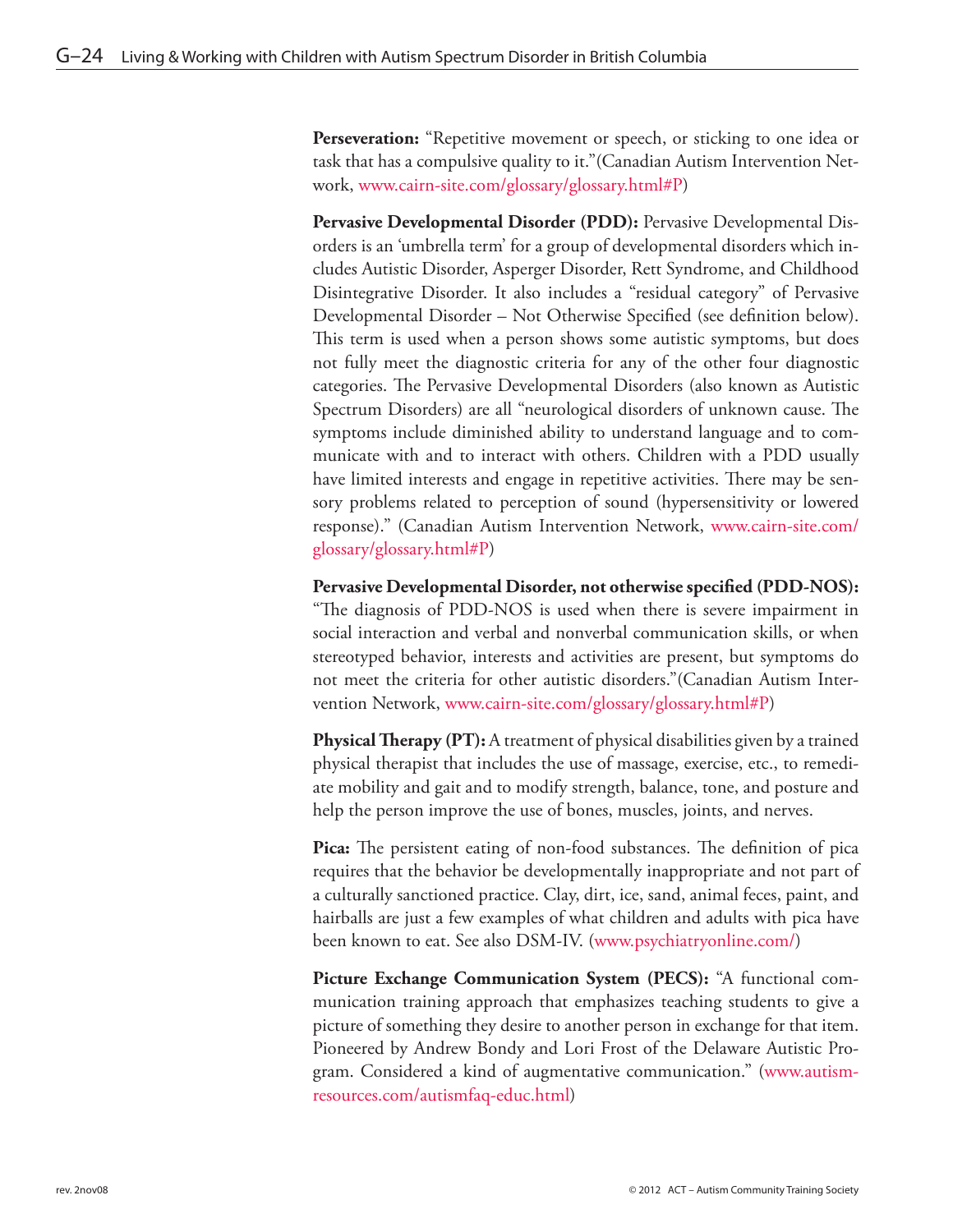**Pivotal Response Training:** "PRT is a naturalistic behavioral intervention developed by Robert L. Koegel and Laura Schreibman at the University of California in Santa Barbara. Pivotal Response Training (PRT) is a behavioral treatment intervention based on the principles of applied behavior analysis (ABA). PRT aims to increase the generalization of new skills by increasing motivation, including components such as child choice, turn-taking, reinforcing attempts and interspersing maintenance tasks. PRT has been used to develop language skills, play skills and social behaviors in children with autism." (www.autismsocietycanada.ca/approaches\_to\_treatment/other\_methods/index\_e.html)

**Positive Behavior Support (PBS):** "Unlike traditional behavioral management, which views the individual as the problem and seeks to "fix" him or her by quickly eliminating the challenging behavior, positive behavioral support (PBS) and functional analysis (FA) view systems, settings, and lack of skill as parts of the "problem" and work to change those. As such, these approaches are characterized as long-term strategies to reduce inappropriate behavior, teach more appropriate behavior, and provide contextual supports necessary for successful outcomes.

PBS and FA can help practitioners and parents understand why the challenging behavior occurs—its function or purpose for the individual. In addition to helping practitioners and families understand the individual with the challenging behavior, PBS and FA also help them understand the physical and social contexts of the behavior. Moreover, PBS and FA provide a framework for helping the child to change challenging behaviors." [\(http://ericec.org/](http://ericec.org/digests/e580.html) [digests/e580.html\)](http://ericec.org/digests/e580.html)

**Prader Willi:** "A congenital syndrome of unknown cause characterized by short stature, mental retardation, excessive eating and obesity, and sexual infantilism." [\(www.answers.com/topic/prader-willi-syndrome\)](www.answers.com/topic/prader-willi-syndrome)

**Prevalence:** "The proportion of people with a particular condition or disease within a given population at a given time." For example, the prevalence of autism spectrum disorder is 1 in 165. (Canadian Autism Intervention Network,<www.cairn-site.com/glossary/glossary.html#P>) (BC Children's Hospital Foundation, [www.bcchf.ca/newscentre/magazine/spring\\_2003/lightning\)](www.bcchf.ca/newscentre/magazine/spring_2003/lightning)

**Processing:** Cognitive operations; "thinking".

**Prognosis:** The possible outcomes of a condition or a disease and the likelihood that each one will occur.

**Proprioceptive:** Sense of body awareness created by interpreting the information from the muscles and joints.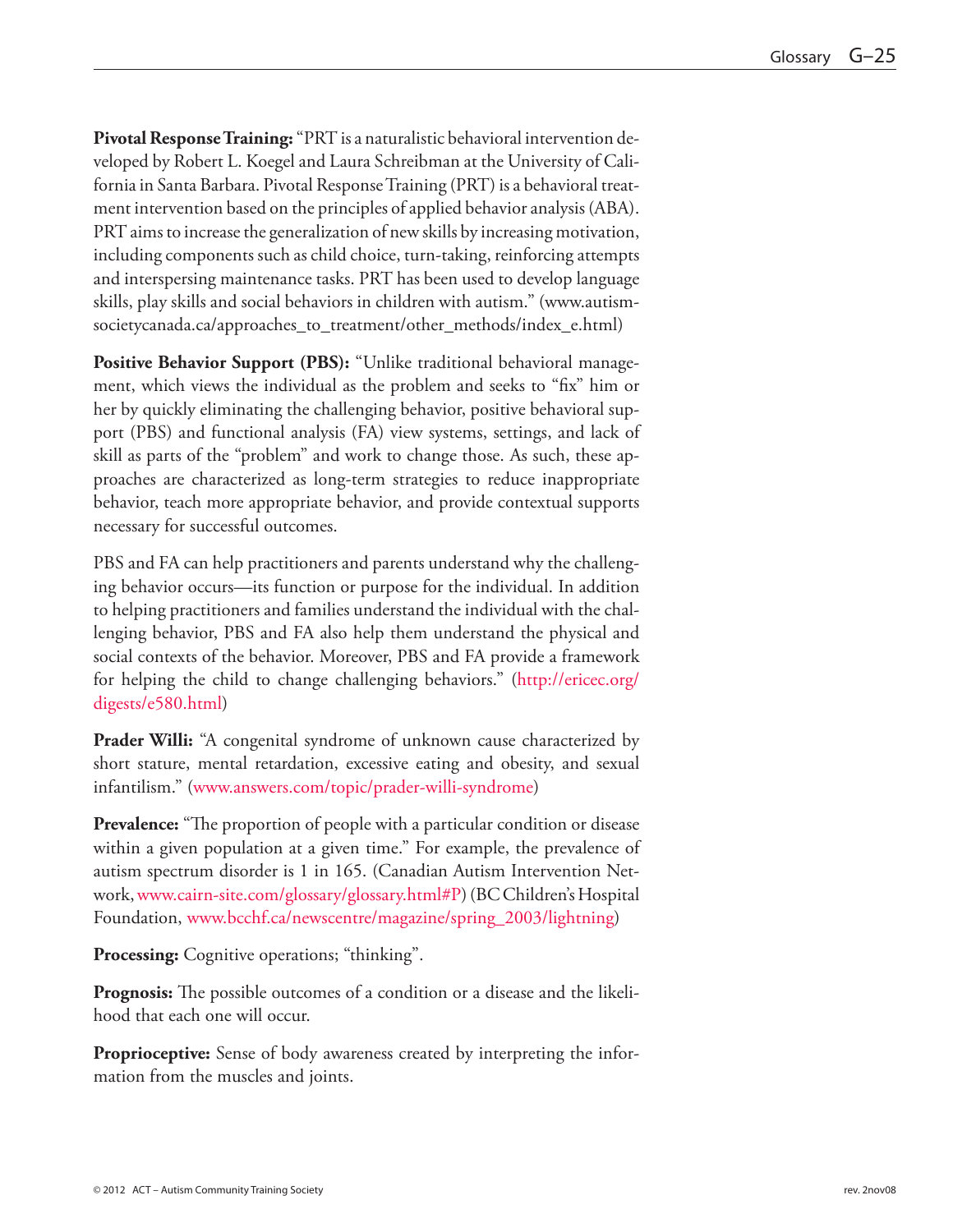#### R

**Receptive Language:** The ability to understand spoken language.

**Registry of Service Providers for the Autism Funding (RASP):** Under Age 6 Program: The list identifies service providers who have been accepted to be placed on a registry to provide treatment services for children with autism spectrum disorder who are 6 or younger and is maintained by ACT–Autism Community Training. For families with children under age 6 with ASD they must select service providers from this list if they are paying for the service using their Autism Funding.

**Relationship Development Intervention (RDI):** "RDI is a parent-based clinical treatment program where parents are provided the tools to effectively teach Relationship Intelligence. According to Dr. Steven Gutstein, founder of RDI, Relationship Intelligence includes emotional referencing, social coordination, declarative language, flexible thinking, relational information processing, and foresight and hindsight." [\(www.judevine.org/programs/rdi.](www.judevine.org/programs/rdi.html) [html](www.judevine.org/programs/rdi.html))

**Receptive Language:** The ability to understand spoken language.

**Regulation:** "The state of being controlled or governed." [\(wordnet.princ](wordnet.princeton.edu/perl/webwn)[eton.edu/perl/webwn\)](wordnet.princeton.edu/perl/webwn) In Sensory Integration Therapy terms, a state of regulation exists "when all of the sensory information being received by the body (e.g., balance, body position hearing, sight, touch) are being "interpreted correctly by the brain and result in a state of calmness and an ability to attend to others as well as the environment." [\(www.floortime.](www.floortime.org/ft.php?page=Glossary%20of%20Terms) [org/ft.php?page=Glossary%20of%20Terms](www.floortime.org/ft.php?page=Glossary%20of%20Terms))

**Resident (British Columbia):** The Medicare Protection Act definition of a "resident" means "a person who:

- 1. Is a citizen of Canada or is lawfully admitted to Canada for permanent residence.
- 2. Makes his or her home in British Columbia.
- 3. Is physically present in British Columbia at least 6 months in a calendar year.
- 4. Is deemed under the regulation to be a resident (does not include a tourist or visitor to British Columbia)." [\(www.hlth.gov.bc.ca/msp/infoben/](www.hlth.gov.bc.ca/msp/infoben/eligible.html#who) [eligible.html#who](www.hlth.gov.bc.ca/msp/infoben/eligible.html#who))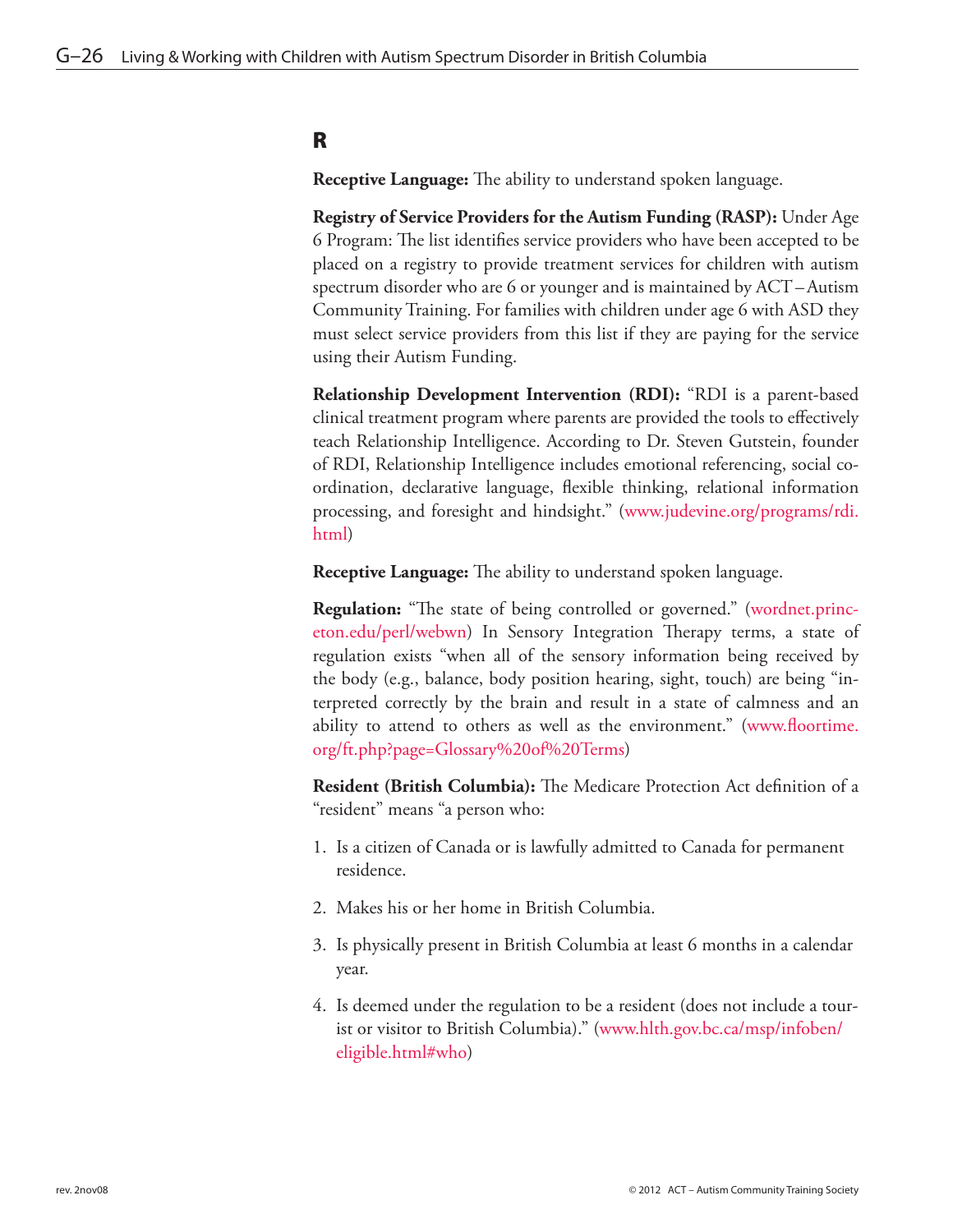**Rett Syndrome/ Rhett Syndrome:** "A childhood neurodevelopmental disorder characterized by normal early development followed by loss of purposeful use of the hands, distinctive hand movements, slowed brain and head growth, gait abnormalities, seizures, and mental retardation. It affects females almost exclusively."([www.ninds.nih.gov/disorders/rett/detail\\_rett.htm#55513277\)](www.ninds.nih.gov/disorders/rett/detail_rett.htm#55513277)

**Reverse Mainstream:** This occurs when neuro-typical peers attend a special education classroom for an activity. This allows the special education students an opportunity to engage with their neuro-typical peers without leaving their highly structured and individualized educational settings.

**Risperdal (generic name:** Risperidone): "A drug prescribed to treat problem behaviors such as aggression, self-injury, and irritability in children, adolescents, and adults with autism. The drug works by reducing abnormal excitement in the brain."(Canadian Autism Intervention Network, [www.cairn-site.](www.cairn-site.com/glossary/glossary.html#R) [com/glossary/glossary.html#R](www.cairn-site.com/glossary/glossary.html#R))

**Respite Care:** Respite is temporary, short-term care provided to individuals with disabilities. Services can be delivered in the individual's home for a few hours or in an alternate licensed setting for an extended period of time. Respite care allows caregivers to take a break in order to relieve and prevent stress and fatigue.

# S

**SCERT's Model:** "Developed by Dr. Barry M. Prizant (a clinical scholar, researcher and consultant to families of young children with Autistic Spectrum Disorders and related communication disabilities). SCERTS is an approach used for enhancing communication and socioemotional abilities for young children with ASD. SCERTS focuses on social communication, emotional regulation and transactional support, and is a framework and guide to address the core challenges experienced by children with ASD." (Autism Society of Canada, [www.autismsocietycanada.](www.autismsocietycanada.ca/approaches_to_treatment/other_methods/index_e.html) [ca/approaches\\_to\\_treatment/other\\_methods/index\\_e.html\)](www.autismsocietycanada.ca/approaches_to_treatment/other_methods/index_e.html)

**Secretin:** A hormone that controls digestion, increasing the volume and bicarbonate content of secreted pancreatic juices. Despite anecdotal reports that secretin is helpful in autism treatment, a number of scientific studies has s found secretin to be ineffective in autism. See [www.quackwatch.org/](www.quackwatch.org/04ConsumerEducation/News/secretin.html) [04ConsumerEducation/News/secretin.html](www.quackwatch.org/04ConsumerEducation/News/secretin.html).

**Selective Serotonin Reuptake Inhibitor (SSRI):** "A class of drugs used as antidepressants. Functionally, they increase the levels of serotonin in the body. These drugs can be dangerous if mixed with other drugs such as other antidepressants, illicit drugs, some antihistamines, antibiotics and calcium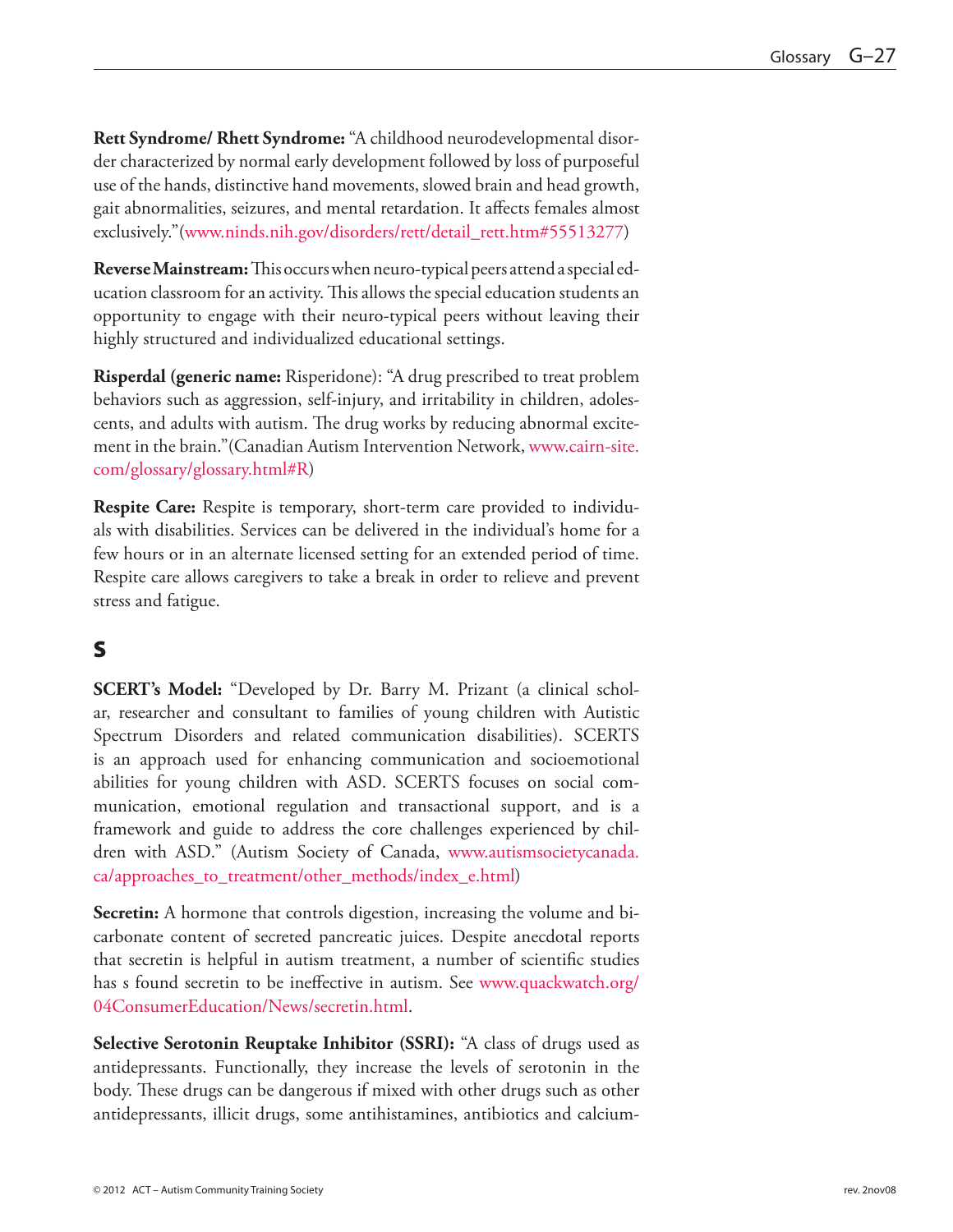channel blockers. Some examples of SSRIs are Prozac, Zoloft, Paxil." (Canadian Autism Intervention Network, [www.cairn-site.com/glossary/glossary.](www.cairn-site.com/glossary/glossary.html#S) [html#S](www.cairn-site.com/glossary/glossary.html#S))

**Self-Injurious Behavior (SIB):** Causing harm to your own body, e.g. hitting or pinching oneself.

**Semantic-Pragmatic Disorder (or Semantic-Pragmatic Language Impairment):** Children with Semantic-Pragmatic Language Disorder have difficulties understanding the meaning of words and sentences (semantics) and difficulties with the social use of language (pragmatics). They often have particular problems in understanding abstract words and concepts or figures of speech, and getting the "main idea" in a sentence or conversation. They may have problems with turn-taking in conversations, reading the non-verbal cues of their conversational partners, or maintaining a topic or changing topics appropriately. There is some debate about whether Semantic-Pragmatic Language Disorders are part of the Autistic Spectrum or purely disorders of communication.

**Sensorimotor:** "Pertaining to brain activity other than automatic functions (respiration, circulation, sleep) or cognition. Sensorimotor activity includes voluntary movement and senses like sight touch and hearing." (Autism-Resources.com,<www.autism-resources.com/autismfaq-glos.html>)

**Sensory Hypersensitivities:** Highly sensitive to stimulus being received via the senses.

**Sensory Defensiveness:** "A condition in which an individual is extremely sensitive to light touch. Theoretically, when the tactile system is immature and working improperly, abnormal neural signals are sent to the cortex in the brain which can interfere with other brain processes. This, in turn, causes the brain to be overly stimulated and may lead to excessive brain activity, which can neither be turned off nor organized. This type of over-stimulation in the brain can make it difficult for an individual to organize one's behavior and concentrate and may lead to a negative emotional response to touch sensations."[\(www.autism.org/si.html\)](www.autism.org/si.html)

**Sensory Diet:** A plan for sensory input at various times throughout the day to assist in the regulation of optimum levels of alertness and for remediation of developmental issues and sensory processing. (ref: Sensory Integration Theory and Practice, 2nd edition)

**Sensory Integration Theory:** "Sensory integration theory provides the understanding of the nervous system and the behaviors that are often attempts by the individual to cope with or adapt to nervous system disorganization." (<http://216.194.201.208/terrytown/sensoryintegration.net/>)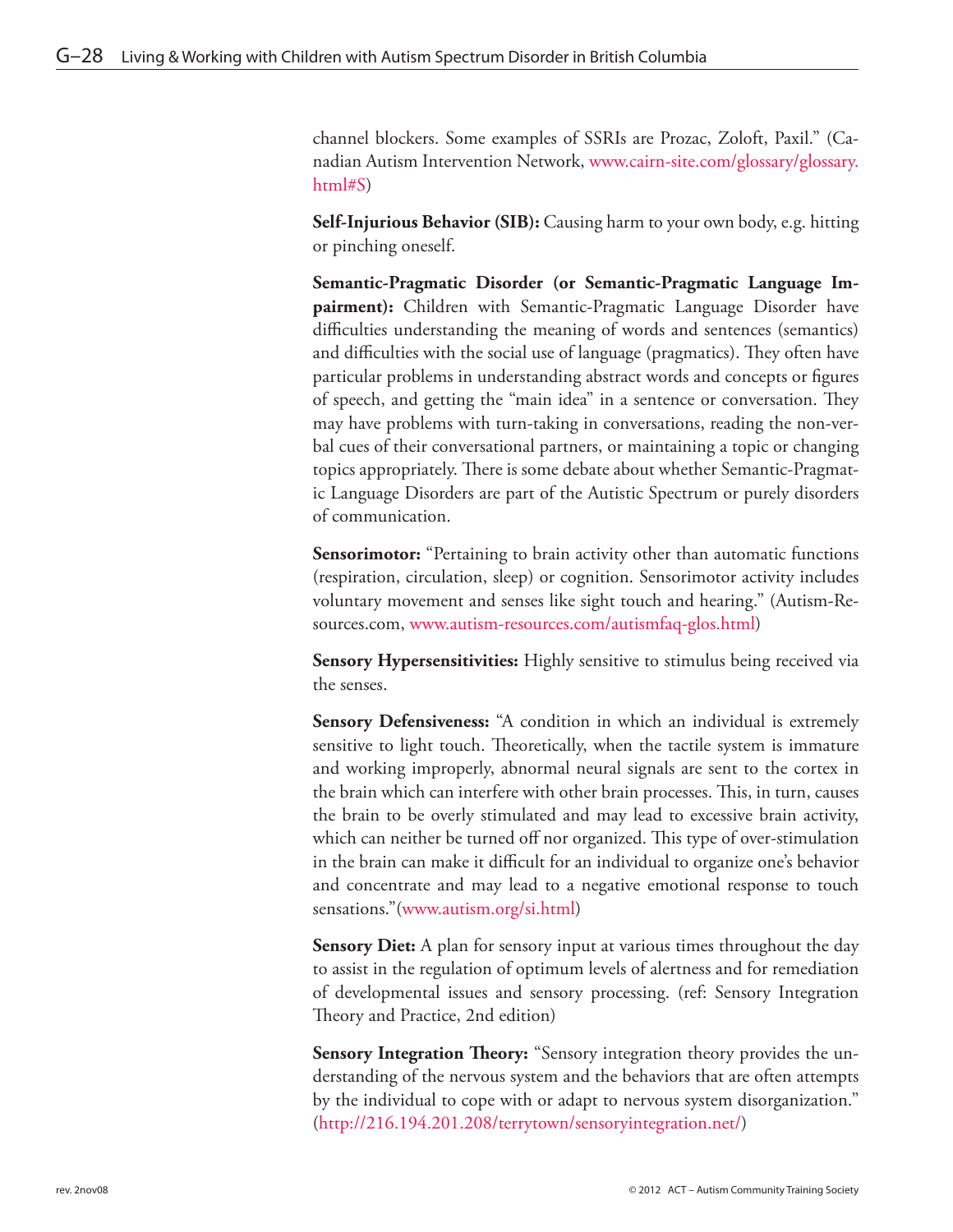**Sensory Modulation:** "When the senses work together. Each sense works with the others to form a composite picture of who we are physically, where we are, and what is going on around us. Sensory modulation is a neurological function that is responsible for producing this composite picture. It is the organization of sensory information for on-going use." (Coping.org, <http://coping.org/intervention/sensory/sensorymod.htm#modulation>)

**Sensory Processing:** Can refer to specific tests of sensory processing, observations of a child's sensory function, or the updated diagnostic label of "Sensory Processing Disorder" which includes a wider range of children and adults then those diagnosed with ASD. For more information on Sensory Processing Disorder see the website of the Sensory Processing Disorders Foundation at (www.spdnetwork.org/aboutspk/defining.html).

**Sensory-based Behaviors:** Behavior that is a result of a child's attempt to meet a sensory need.

**Serotonin:** "A neurotransmitter, i.e. brain chemical that plays a part in communication within the nervous system. It has been noted that the level of serotonin measured in autistic people is sometimes higher than that in typical people. Some of the drugs that have been tested for use with autistic people have been drugs already known to affect serotonin." (Autism-Resources.com, <www.autism-resources.com/autismfaq-glos.html>)

**Shared Attention and Meaning:** Also called Joint Attention, child and play partner are both focused on the same theme, object, and/or idea.

**Social Stories:** "Social Stories were developed in 1991 by Carol Gray as a tool for teaching social skills to children with ASD. They focus on developing the ability to recognize the feelings, points of view or plans of others. Stories are developed to meet the child's individual needs based on their anxieties, their fears or the difficulty of particular situations. The stories help the child to develop appropriate responses to real life situations." (Autism Society of Canada [www.autismsocietycanada.ca/](www.autismsocietycanada.ca/approaches_to_treatment/other_methods/index_e.html) [approaches\\_to\\_treatment/other\\_methods/index\\_e.html](www.autismsocietycanada.ca/approaches_to_treatment/other_methods/index_e.html))

**Special Education:** Special learning programs tailored to meet the needs of children with learning difficulties, physical impairments etc.

**Spectrum Disorder:** A disorder that covers a range from mild to severe.

**Speech-language pathologist:** "Individuals who specialize in the area of human communication. In autism the focus in on communication, not speech, to increase the child's ability to impact and to understand their environment."(Canadian Autism Intervention Network, [www.cairn-site.](www.cairn-site.com/glossary/glossary.html#S) [com/glossary/glossary.html#S](www.cairn-site.com/glossary/glossary.html#S))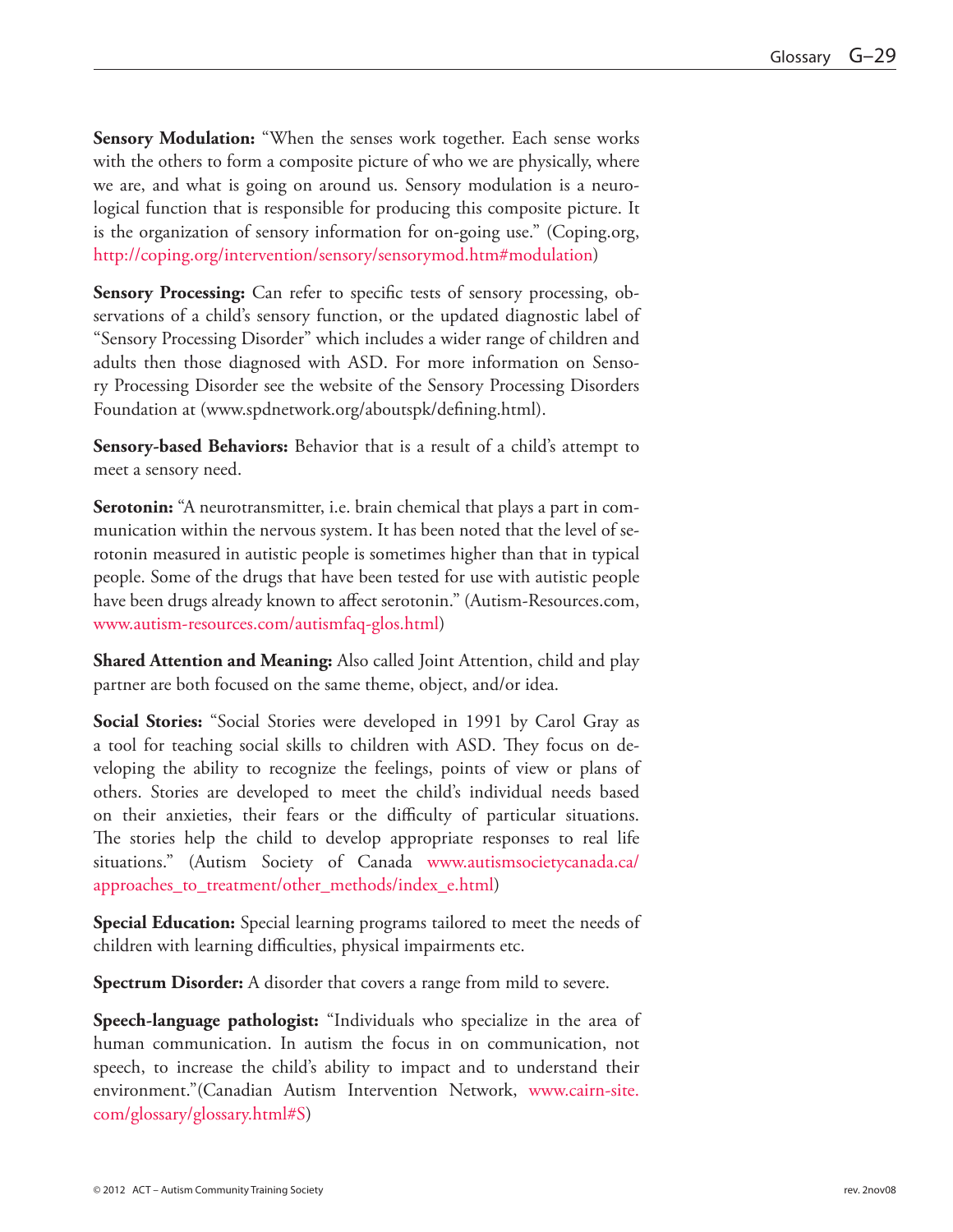**Speech/Language Therapy:** A planned program to improve and correct speech and/or language or communication problems, including verbal and non-verbal communication, in people requiring specific intervention.

**Stereotypy(ies):** "The constant repetition of certain apparently meaningless movements or gestures, e.g., rocking or head banging." (Canadian Autism Intervention Network, <www.cairn-site.com/glossary/glossary.html#S>)

**Stereotyped behaviors:** Behaviors displayed by an individual (with autism, for example) that are repeated many times.

**Stim:** "Short for 'self-stimulation', a term for behaviors whose sole purpose appears to be to stimulate ones senses. Many people with autism report that some 'self-stims' may serve a regulatory function for them (i.e., calming, increasing concentration, or shutting out an overwhelming sound)." (Canadian Autism Intervention Network, [www.cairn-site.com/glossary/glossary.](www.cairn-site.com/glossary/glossary.html#S) [html#S](www.cairn-site.com/glossary/glossary.html#S))

**Syndrome:** "Generally, a number of characteristics, features, events or behaviors that seem to go with each other or are believed to be coordinated or interrelated in some way. More specifically, in medicine and clinical psychology, a cluster of symptoms that occur together and can be taken as indicative of a particular disease or other abnormality." [\(www.bbbautism.](www.bbbautism.com/general_beginners_guide_10_24_01.htm) [com/general\\_beginners\\_guide\\_10\\_24\\_01.htm](www.bbbautism.com/general_beginners_guide_10_24_01.htm))

#### **T**

**Tactile Dysfunction:** Dysfunction in "the tactile system can be seen in withdrawing when being touched, refusing to eat certain 'textured' foods and/or to wear certain types of clothing, complaining about having one's hair or face washed, avoiding getting one's hands dirty (i.e., glue, sand, mud, finger-paint), and using one's finger tips rather than whole hands to manipulate objects. A dysfunctional tactile system may lead to a misperception of touch and/or pain (hyper- or hyposensitive) and may lead to self-imposed isolation, general irritability, distractibility, and hyperactivity." [\(www.autism.](www.autism.org/si.html) [org/si.html](www.autism.org/si.html))

**Tactile Defensiveness:** "Is a condition in which an individual is extremely sensitive to light touch. Theoretically, when the tactile system is immature and working improperly, abnormal neural signals are sent to the cortex in the brain which can interfere with other brain processes. This, in turn, causes the brain to be overly stimulated and may lead to excessive brain activity, which can neither be turned off nor organized. This type of over-stimulation in the brain can make it difficult for an individual to organize one's behavior and concentrate and may lead to a negative emotional response to touch sensations." (<www.autism.org/si.html>)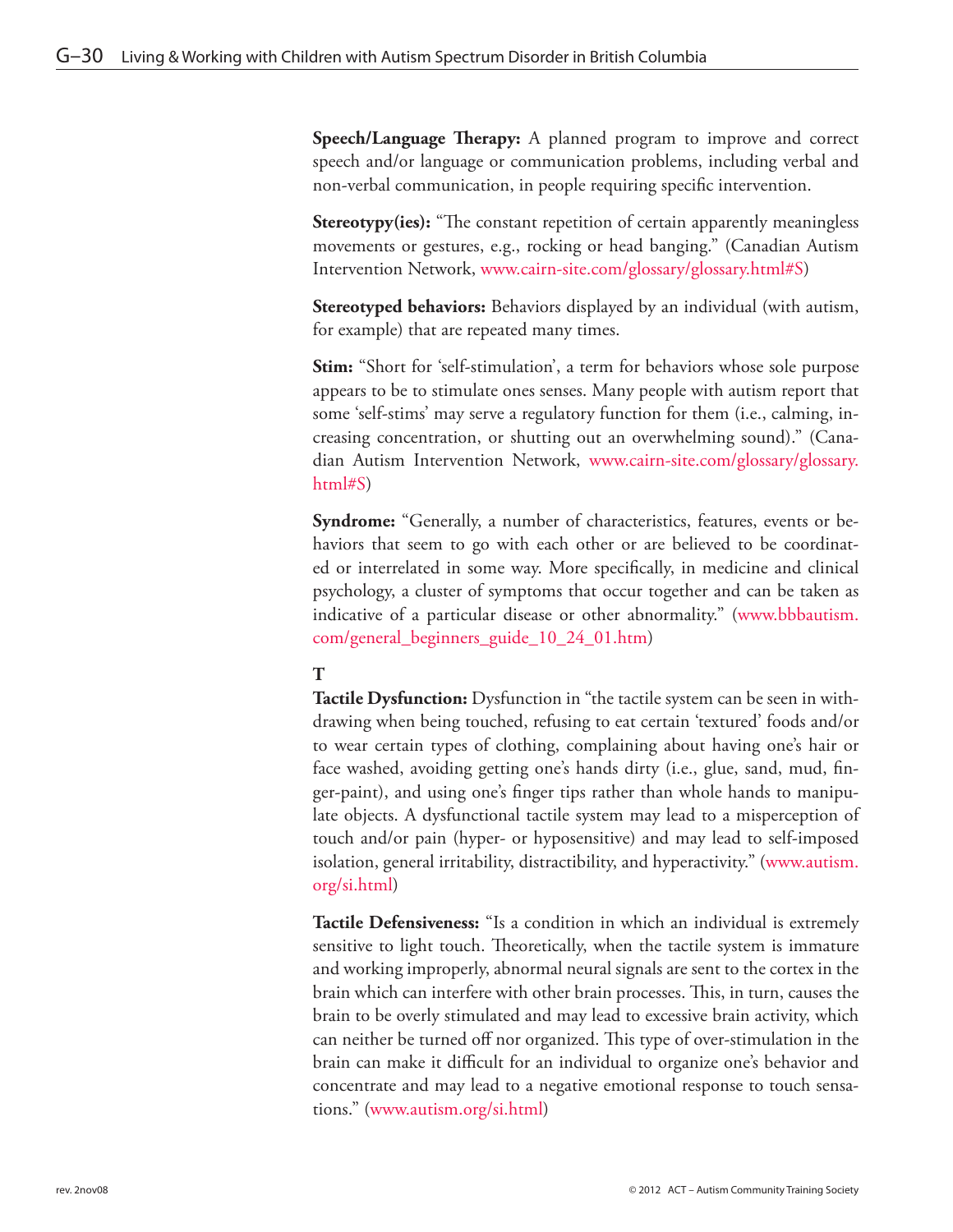**Tactile System:** "The tactile system includes nerves under the skin's surface that send information to the brain. This information includes light touch, pain, temperature, and pressure. These play an important role in perceiving the environment as well as protective reactions for survival." [\(www.autism.](www.autism.org/si.html) [org/si.html](www.autism.org/si.html))

**TEACCH (Treatment and Education of Autistic and related Communication-handicapped Children) Tactile System:** A state-wide program in North Carolina serving individuals with Autism across the age span and across agencies. "The major priorities include centering on the individual, understanding autism, adopting appropriate adaptations, and a broadly-based intervention strategy building on existing skills and interests." TEACCH uses a structured teaching approach, which involves "organizing the physical environment, developing schedules and work systems, making expectations clear and explicit, and using visual materials". (<www.teacch.com/>) TEACCH is a project of the University of North Carolina.

**Theory of Mind:** "The ability to understand that others have beliefs, desires, and intentions that are different from one's own."( Canadian Autism Intervention Research Network, <www.cairn-site.com/glossary/glossary.html#T>)

**Tourette Syndrome:** "Both multiple motor and one or more vocal tics present with tics occurring many times a day, nearly daily, over a period of more than one year. The onset is before age 18 and the disturbance is not due to direct physiological effects of a substance or a general medical condition. The disturbance causes marked distress or significant impairment in social, occupational, or other important areas of functioning." (Canadian Autism Intervention Research Network, [www.cairn-site.com/glossary/glos](www.cairn-site.com/glossary/glossary.html#T)[sary.html#T](www.cairn-site.com/glossary/glossary.html#T))

**Transition:** The process of bridging the time and environments between two settings, programs, or life situations. Also, moving or preparing to move from one activity to another.

**Tuberous sclerosis:** Tuberous sclerosis (TSC) is a genetic disease that causes benign tumors to grow in the brain and on other vital organs such as the kidneys, heart, eyes, lungs, and skin. It commonly affects the central nervous system. In addition to the benign tumors that frequently occur in TSC, other common symptoms include seizures, mental retardation, behavior problems, and skin abnormalities. TSC may be present at birth, but signs of the disorder can be subtle and full symptoms may take some time to develop. It occurs in 1 in 6000 births. Autism is sometimes associated with tuberous sclerosis. ([www.ninds.nih.gov/disorders/tuberous\\_sclerosis/detail\\_tuberous\\_sclerosis.](www.ninds.nih.gov/disorders/tuberous_sclerosis/detail_tuberous_sclerosis.htm) [htm](www.ninds.nih.gov/disorders/tuberous_sclerosis/detail_tuberous_sclerosis.htm))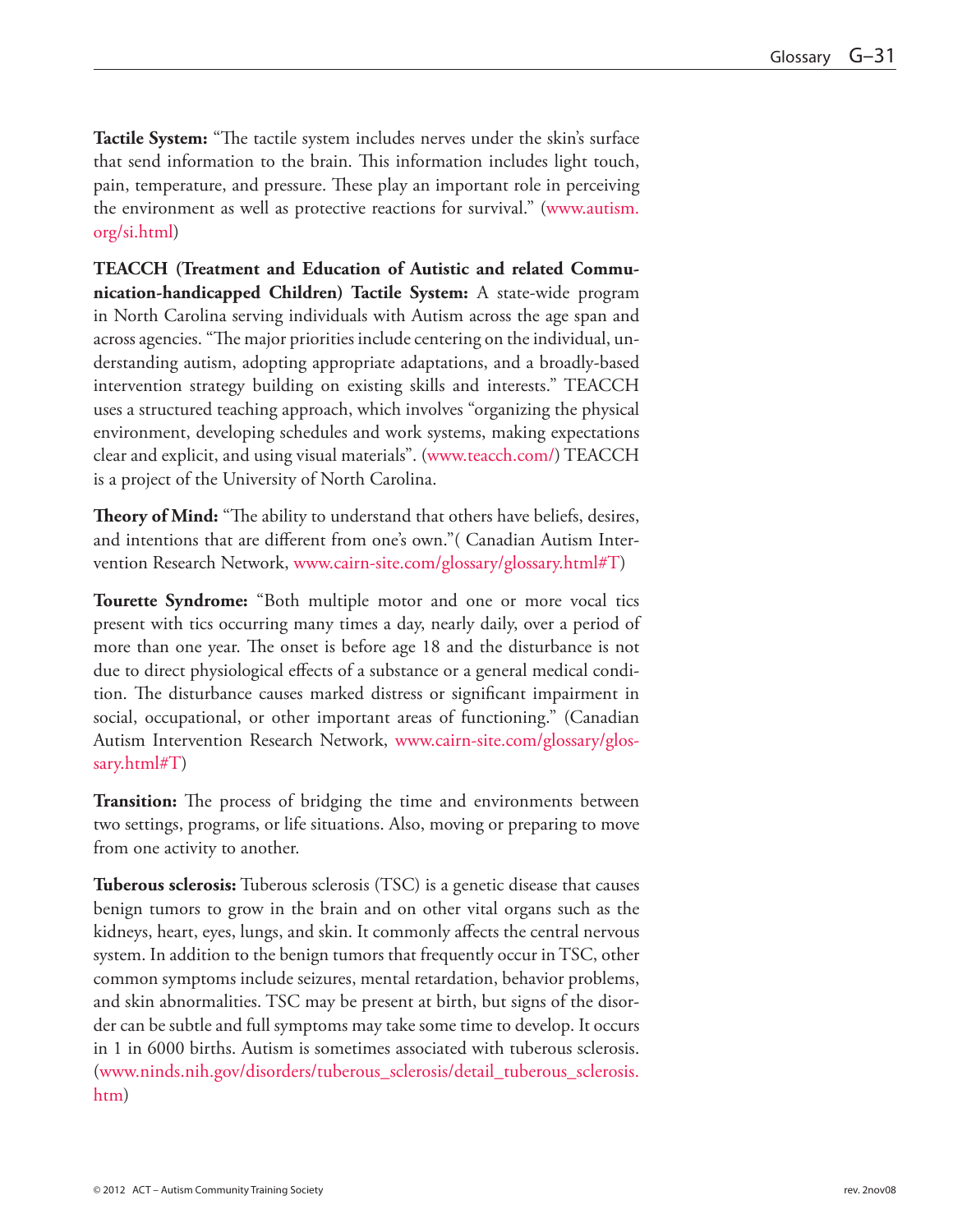#### V

**Verbal Behavior:** "An applied behavior analysis approach that is used to teach communication. AVB employs the many effective procedures based on ABA (e.g., reinforcement, prompting, fading, task analysis). A major feature is the use of Skinner's (1957) analysis of the functions of language (e.g., to request, to name things, to refer to things not immediately present), which departs from a developmentally based language approach. The functional analysis of language is a major approach for teaching communication skills to children with autism. ( John T. Neisworth & Pamela S. Wolfe, *The Autism Encyclopedia*, Paul H. Brookes Publishing Co. Inc. 2005)

**Vestibular System:** "The vestibular system refers to structures within the inner ear (the semi-circular canals) that detect movement and changes in the position of the head […] Some children may be hypersensitive to vestibular stimulation and have fearful reactions to ordinary movement activities (e.g., swings, slides, ramps, inclines) […] As a result, they seem fearful in space. In general, these children appear clumsy. On the other extreme, the child may actively seek very intense sensory experiences such as excessive body whirling, jumping, and/or spinning. This type of child demonstrates signs of a hyporeactive vestibular system; that is, they are trying continuously to stimulate their vestibular systems."(Canadian Autism Intervention Research Network, <www.cairn-site.com/glossary/glossary.html#V>)

**Visual Processing:** Taking visual information from the environment, accurately interpreting the visual information, and using the information to make decisions for ideas and actions. Issues of visual processing are many and varied, and require a very specific diagnosis. The ability to organize visual information and use it for performance in the environment (e.g., when throwing a softball to a friend, know how far away the friend is and how hard and how far to throw the ball).

**Visio-Spatial Skills:** These are cognitive abilities that relate to the way you perceive the objects and surroundings of your environment.

#### W

**Weighted Vest:** "The concept of the weighted vest is based on the technique of deep pressure. Deep pressure is used to assist the child to self-calm and relax so that sensory stimulus can be processed. The use of a weighted vest is thought to provide the child with unconscious information from the muscles and joints. Children who are easily distracted, hyperactive and lacking in concentration are said to respond positively to the additional weight a vest provides." (Autism Society of Canada, [www.autismsocietycanada.ca/](www.autismsocietycanada.ca/approaches_to_treatment /sensory_integration_therapies/ index_e.html) [approaches\\_to\\_treatment /sensory\\_integration\\_therapies/ index\\_e.html](www.autismsocietycanada.ca/approaches_to_treatment /sensory_integration_therapies/ index_e.html))